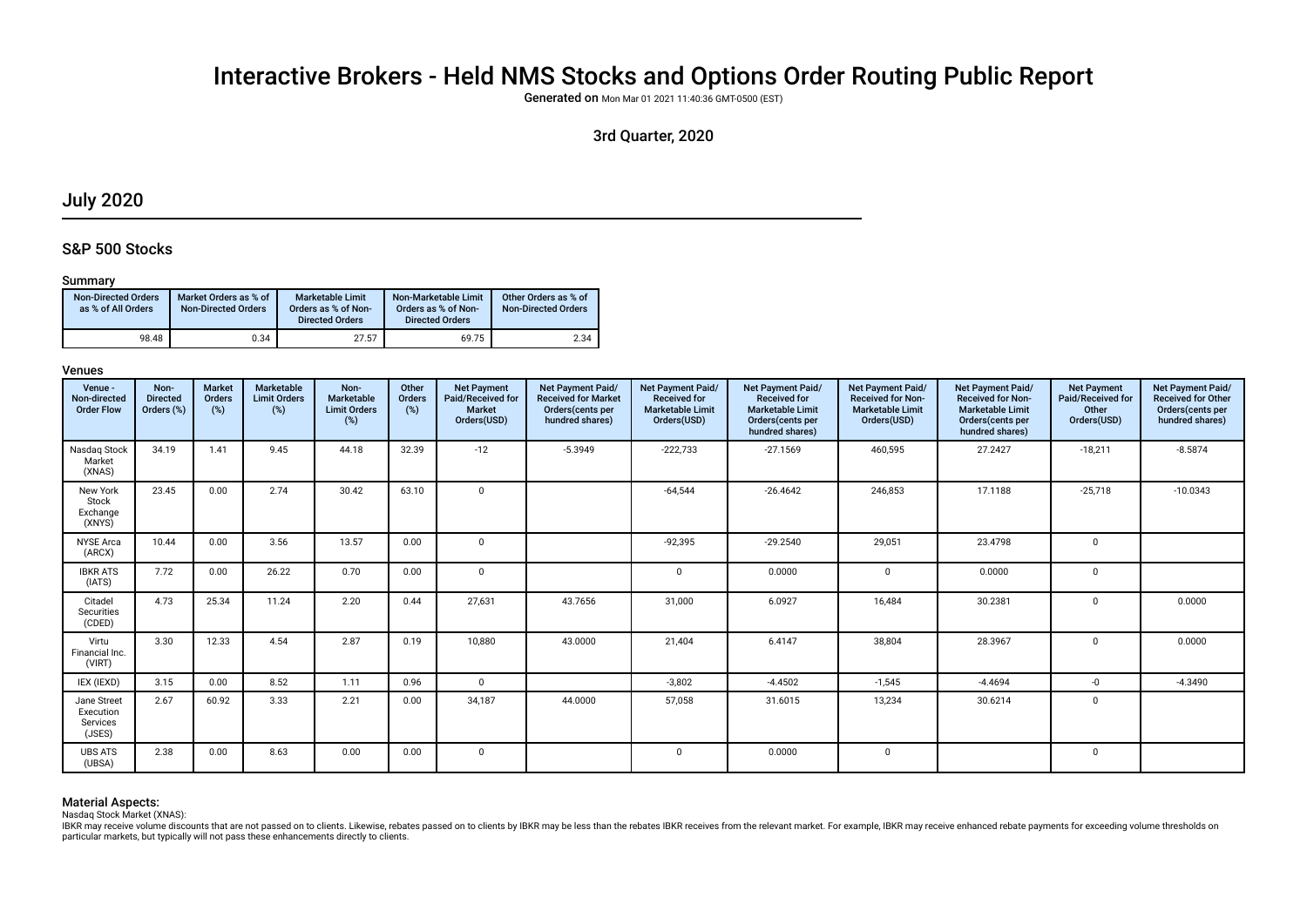#### New York Stock Exchange (XNYS):

IBKR may receive volume discounts that are not passed on to clients. Likewise, rebates passed on to clients by IBKR may be less than the rebates IBKR receives from the relevant market. For example, IBKR may receive enhance particular markets, but typically will not pass these enhancements directly to clients.

NYSE Arca (ARCX):

IBKR may receive volume discounts that are not passed on to clients. Likewise, rebates passed on to clients by IBKR may be less than the rebates IBKR receives from the relevant market. For example, IBKR may receive enhance particular markets, but typically will not pass these enhancements directly to clients.

#### IBKR ATS (IATS):

IBKR operates the IBKR ATS in accordance with SEC Regulation ATS, on which it executes IBKR client orders against each other or against one or more professional liquidity providers who send orders into the IBKR ATS. Order fees, and may offer Price Improvement. Statistical information regarding the quality of executions for orders effected through the IBKR ATS (e.g., average execution speed, percentage of orders receiving Price Improvement, regulatoryreports.

#### Citadel Securities (CDED):

IBKR-LITE clients are generally charged zero commission for NMS stock and ETF orders. IBKR-LITE orders are generally routed to select over-the-counter market-makers for handling. IBKR's agreements with the Market Makers pr Market Maker for trades executed with that Market Maker.

#### Virtu Financial Inc. (VIRT):

IBKR-LITE clients are generally charged zero commission for NMS stock and ETF orders. IBKR-LITE orders are generally routed to select over-the-counter market-makers for handling. IBKR's agreements with the Market Makers pr Market Maker for trades executed with that Market Maker.

#### Jane Street Execution Services (JSES):

IBKR-LITE clients are generally charged zero commission for NMS stock and ETF orders. IBKR-LITE orders are generally routed to select over-the-counter market-makers for handling. IBKR's agreements with the Market Makers pr Market Maker for trades executed with that Market Maker.

## July 2020

## Non-S&P 500 Stocks

### Summary

| <b>Non-Directed Orders</b><br>as % of All Orders | Market Orders as % of<br><b>Non-Directed Orders</b> | <b>Marketable Limit</b><br>Orders as % of Non-<br><b>Directed Orders</b> | Non-Marketable Limit<br>Orders as % of Non-<br><b>Directed Orders</b> | Other Orders as % of<br><b>Non-Directed Orders</b> |
|--------------------------------------------------|-----------------------------------------------------|--------------------------------------------------------------------------|-----------------------------------------------------------------------|----------------------------------------------------|
| 97.52                                            | 0.26                                                | 28.87                                                                    | 66.65                                                                 | 4.22                                               |

| Venue -<br>Non-directed<br><b>Order Flow</b> | Non-<br><b>Directed</b><br>Orders (%) | <b>Market</b><br>Orders<br>(%) | Marketable<br><b>Limit Orders</b><br>(%) | Non-<br>Marketable<br><b>Limit Orders</b><br>$(\%)$ | Other<br>Orders<br>(%) | <b>Net Payment</b><br>Paid/Received for<br><b>Market</b><br>Orders(USD) | Net Payment Paid/<br><b>Received for Market</b><br>Orders(cents per<br>hundred shares) | Net Payment Paid/<br><b>Received for</b><br><b>Marketable Limit</b><br>Orders(USD) | Net Payment Paid/<br><b>Received for</b><br><b>Marketable Limit</b><br>Orders (cents per<br>hundred shares) | Net Payment Paid/<br><b>Received for Non-</b><br><b>Marketable Limit</b><br>Orders(USD) | Net Payment Paid/<br><b>Received for Non-</b><br><b>Marketable Limit</b><br>Orders(cents per<br>hundred shares) | <b>Net Payment</b><br>Paid/Received for<br>Other<br>Orders(USD) | Net Payment Paid/<br><b>Received for Other</b><br>Orders(cents per<br>hundred shares) |
|----------------------------------------------|---------------------------------------|--------------------------------|------------------------------------------|-----------------------------------------------------|------------------------|-------------------------------------------------------------------------|----------------------------------------------------------------------------------------|------------------------------------------------------------------------------------|-------------------------------------------------------------------------------------------------------------|-----------------------------------------------------------------------------------------|-----------------------------------------------------------------------------------------------------------------|-----------------------------------------------------------------|---------------------------------------------------------------------------------------|
| Nasdag<br><b>Stock Market</b><br>(XNAS)      | 37.40                                 | 1.22                           | 10.74                                    | 48.72                                               | 43.33                  | $-44$                                                                   | $-5.4895$                                                                              | -1,568,039                                                                         | $-26.2658$                                                                                                  | 2,925,502                                                                               | 21.7880                                                                                                         | -48,943                                                         | $-7.2236$                                                                             |
| <b>NYSE Arca</b><br>(ARCX)                   | 18.69                                 | 0.00                           | 5.29                                     | 24.46                                               | 20.35                  | $\Omega$                                                                |                                                                                        | $-822,308$                                                                         | $-26.7345$                                                                                                  | 526,087                                                                                 | 21.1100                                                                                                         | $-29,124$                                                       | $-13.3541$                                                                            |
| New York<br>Stock<br>Exchange<br>(XNYS)      | 12.67                                 | 0.00                           | 2.03                                     | 16.16                                               | 31.12                  | $\mathbf 0$                                                             |                                                                                        | $-267,289$                                                                         | $-25.1995$                                                                                                  | 770,007                                                                                 | 15.1525                                                                                                         | $-48,526$                                                       | $-10.2671$                                                                            |
| <b>IBKR ATS</b><br>(IATS)                    | 6.12                                  | 0.00                           | 19.02                                    | 0.94                                                | 0.00                   | $\mathbf 0$                                                             |                                                                                        |                                                                                    | 0.0000                                                                                                      | $\Omega$                                                                                | 0.0000                                                                                                          | $\Omega$                                                        |                                                                                       |
| Citadel<br>Securities<br>(CDED)              | 4.04                                  | 40.29                          | 11.94                                    | 0.71                                                | 0.19                   | 69,277                                                                  | 41.0883                                                                                | 97,968                                                                             | 4.9069                                                                                                      | 42,126                                                                                  | 21.0411                                                                                                         | $\Omega$                                                        | 0.0000                                                                                |
| IEX (IEXD)                                   | 3.32                                  | 0.00                           | 9.55                                     | 0.84                                                | 0.11                   | $\Omega$                                                                |                                                                                        | $-14,516$                                                                          | $-4.7711$                                                                                                   | $-5,102$                                                                                | $-4.1407$                                                                                                       | $-2$                                                            | $-7.5366$                                                                             |
| <b>CBOE EDGX</b><br>Exchange                 | 3.13                                  | 0.00                           | 5.41                                     | 2.31                                                | 0.60                   | $\mathbf 0$                                                             |                                                                                        | $-888,705$                                                                         | $-24.9464$                                                                                                  | 107,271                                                                                 | 8.7572                                                                                                          | $-518$                                                          | $-17.4326$                                                                            |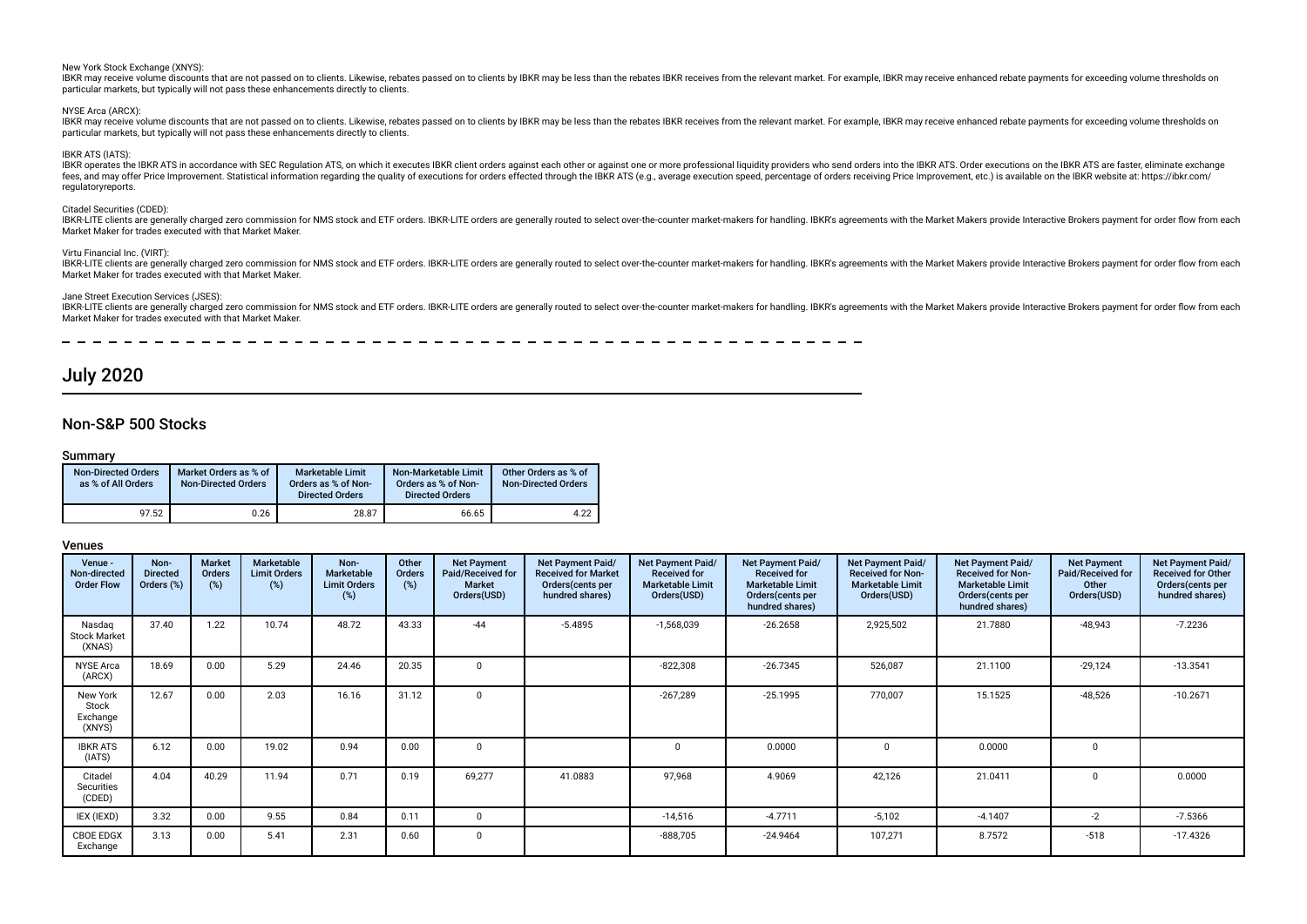| Venue -<br>Non-directed<br><b>Order Flow</b> | Non-<br><b>Directed</b><br>Orders (%) | <b>Market</b><br>Orders<br>(%) | Marketable<br><b>Limit Orders</b><br>$(\%)$ | Non-<br>Marketable<br><b>Limit Orders</b><br>$(\%)$ | Other<br><b>Orders</b><br>$(\%)$ | <b>Net Payment</b><br>Paid/Received for<br><b>Market</b><br>Orders(USD) | Net Payment Paid/<br><b>Received for Market</b><br>Orders(cents per<br>hundred shares) | Net Payment Paid/<br><b>Received for</b><br><b>Marketable Limit</b><br>Orders(USD) | Net Payment Paid/<br><b>Received for</b><br><b>Marketable Limit</b><br>Orders (cents per<br>hundred shares) | Net Payment Paid/<br><b>Received for Non-</b><br><b>Marketable Limit</b><br>Orders(USD) | Net Payment Paid/<br><b>Received for Non-</b><br><b>Marketable Limit</b><br>Orders (cents per<br>hundred shares) | <b>Net Payment</b><br>Paid/Received for<br>Other<br>Orders(USD) | Net Payment Paid/<br><b>Received for Other</b><br>Orders(cents per<br>hundred shares) |
|----------------------------------------------|---------------------------------------|--------------------------------|---------------------------------------------|-----------------------------------------------------|----------------------------------|-------------------------------------------------------------------------|----------------------------------------------------------------------------------------|------------------------------------------------------------------------------------|-------------------------------------------------------------------------------------------------------------|-----------------------------------------------------------------------------------------|------------------------------------------------------------------------------------------------------------------|-----------------------------------------------------------------|---------------------------------------------------------------------------------------|
| (EDGX)                                       |                                       |                                |                                             |                                                     |                                  |                                                                         |                                                                                        |                                                                                    |                                                                                                             |                                                                                         |                                                                                                                  |                                                                 |                                                                                       |
| <b>UBS ATS</b><br>(UBSA)                     | 2.90                                  | 0.00                           | 10.03                                       | 0.00                                                | 0.00                             |                                                                         |                                                                                        |                                                                                    | 0.0000                                                                                                      |                                                                                         |                                                                                                                  |                                                                 |                                                                                       |
| Virtu<br>Financial Inc.<br>(VIRT)            | 1.94                                  | 16.64                          | 4.39                                        | 0.94                                                | 0.08                             | 37,257                                                                  | 42.9871                                                                                | 59,634                                                                             | 3.3057                                                                                                      | 83,892                                                                                  | 29.4246                                                                                                          |                                                                 | 0.0000                                                                                |

#### Nasdaq Stock Market (XNAS):

IBKR may receive volume discounts that are not passed on to clients. Likewise, rebates passed on to clients by IBKR may be less than the rebates IBKR receives from the relevant market. For example, IBKR may receive enhance particular markets, but typically will not pass these enhancements directly to clients.

#### NYSE Arca (ARCX):

IBKR may receive volume discounts that are not passed on to clients. Likewise, rebates passed on to clients by IBKR may be less than the rebates IBKR receives from the relevant market. For example, IBKR may receive enhance particular markets, but typically will not pass these enhancements directly to clients.

#### New York Stock Exchange (XNYS):

IBKR may receive volume discounts that are not passed on to clients. Likewise, rebates passed on to clients by IBKR may be less than the rebates IBKR receives from the relevant market. For example, IBKR may receive enhance particular markets, but typically will not pass these enhancements directly to clients.

#### IBKR ATS (IATS):

IBKR operates the IBKR ATS in accordance with SEC Regulation ATS, on which it executes IBKR client orders against each other or against one or more professional liquidity providers who send orders into the IBKR ATS. Order fees, and may offer Price Improvement, Statistical information regarding the quality of executions for orders effected through the IBKR ATS (e.g., average execution speed, percentage of orders receiving Price Improvement, regulatoryreports.

#### Citadel Securities (CDED):

IBKR-LITE clients are generally charged zero commission for NMS stock and ETF orders. IBKR-LITE orders are generally routed to select over-the-counter market-makers for handling. IBKR's agreements with the Market Makers pr Market Maker for trades executed with that Market Maker.

#### CBOE EDGX Exchange (EDGX):

IBKR may receive volume discounts that are not passed on to clients. Likewise, rebates passed on to clients by IBKR may be less than the rebates IBKR receives from the relevant market. For example, IBKR may receive enhance particular markets, but typically will not pass these enhancements directly to clients.

#### Virtu Financial Inc. (VIRT):

IBKR-LITE clients are generally charged zero commission for NMS stock and ETF orders. IBKR-LITE orders are generally routed to select over-the-counter market-makers for handling. IBKR's agreements with the Market Makers pr Market Maker for trades executed with that Market Maker.

## July 2020

## **Options**

## Summary

| <b>Non-Directed Orders</b><br>as % of All Orders | Market Orders as % of<br><b>Non-Directed Orders</b> | Marketable Limit<br>Orders as % of Non-<br><b>Directed Orders</b> | Non-Marketable Limit<br>Orders as % of Non-<br><b>Directed Orders</b> | Other Orders as % of<br><b>Non-Directed Orders</b> |
|--------------------------------------------------|-----------------------------------------------------|-------------------------------------------------------------------|-----------------------------------------------------------------------|----------------------------------------------------|
| 99.82                                            | 0.14                                                | 6.56                                                              | 50.16                                                                 | 43.14                                              |

| Venue -<br>Non-directed<br><b>Order Flow</b> | Non-<br><b>Directed</b><br>Orders (%) | <b>Market</b><br><b>Orders</b> | Marketable<br><b>Limit Orders</b> | Non-<br>Marketable<br><b>Limit Orders</b> | Other<br><b>Orders</b><br>(%) | <b>Net Payment</b><br>Paid/Received for<br><b>Market</b><br>Orders(USD) | Net Payment Paid/<br><b>Received for Market</b><br>Orders(cents per<br>hundred shares) | <b>Net Payment Paid/</b><br><b>Received for</b><br><b>Marketable Limit</b><br>Orders(USD) | Net Payment Paid/<br><b>Received for</b><br><b>Marketable Limit</b><br>Orders (cents per<br>hundred shares) | <b>Net Payment Paid/</b><br><b>Received for Non-</b><br><b>Marketable Limit</b><br>Orders(USD) | <b>Net Payment Paid/</b><br><b>Received for Non-</b><br><b>Marketable Limit</b><br>Orders (cents per<br>hundred shares) | Net Payment<br><b>Paid/Received for</b><br>Other<br>Orders(USD) | <b>Net Payment Paid/</b><br><b>Received for Other</b><br>Orders(cents per<br>hundred shares) |
|----------------------------------------------|---------------------------------------|--------------------------------|-----------------------------------|-------------------------------------------|-------------------------------|-------------------------------------------------------------------------|----------------------------------------------------------------------------------------|-------------------------------------------------------------------------------------------|-------------------------------------------------------------------------------------------------------------|------------------------------------------------------------------------------------------------|-------------------------------------------------------------------------------------------------------------------------|-----------------------------------------------------------------|----------------------------------------------------------------------------------------------|
|----------------------------------------------|---------------------------------------|--------------------------------|-----------------------------------|-------------------------------------------|-------------------------------|-------------------------------------------------------------------------|----------------------------------------------------------------------------------------|-------------------------------------------------------------------------------------------|-------------------------------------------------------------------------------------------------------------|------------------------------------------------------------------------------------------------|-------------------------------------------------------------------------------------------------------------------------|-----------------------------------------------------------------|----------------------------------------------------------------------------------------------|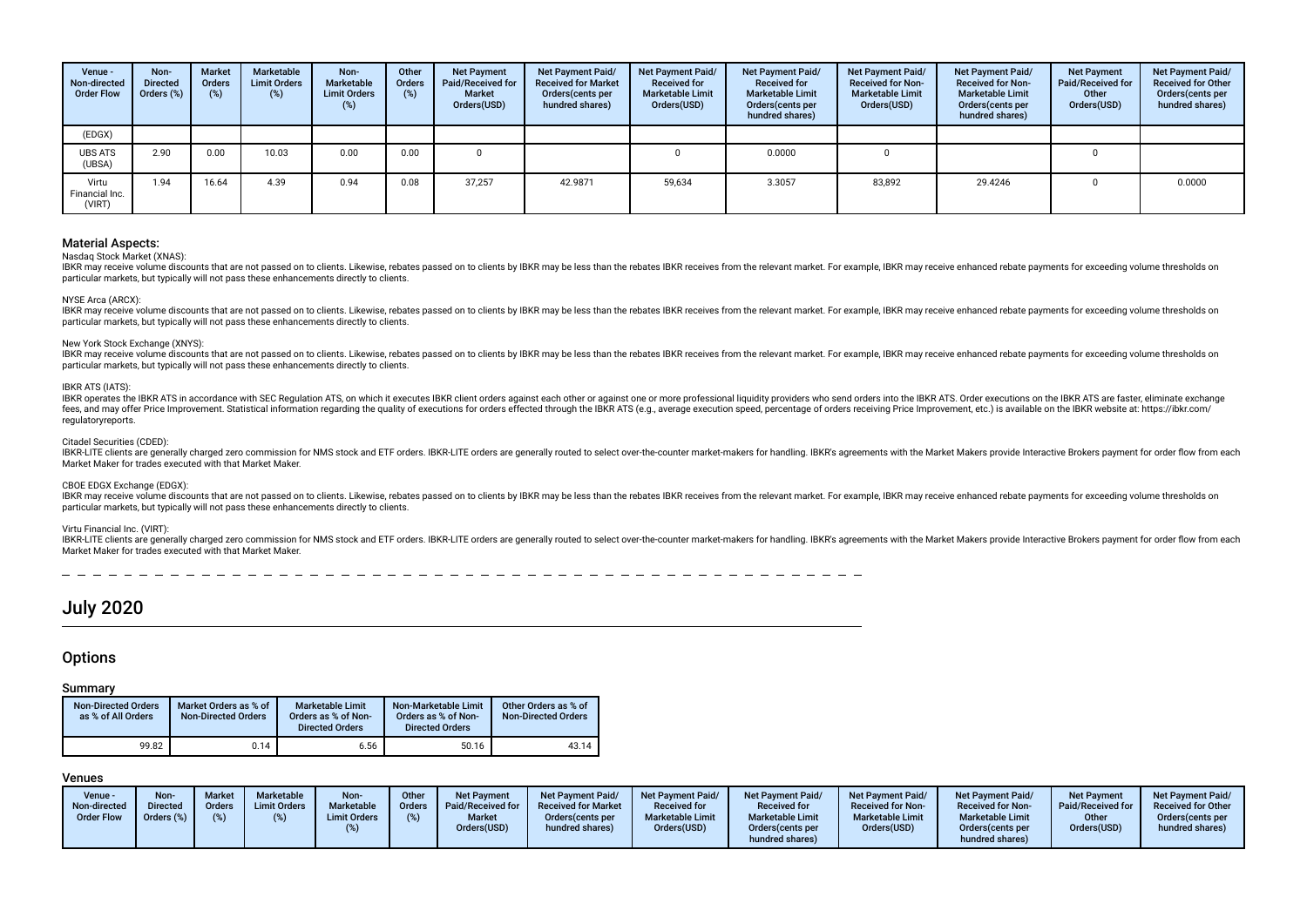| Venue -<br>Non-directed<br><b>Order Flow</b>          | Non-<br><b>Directed</b><br>Orders (%) | <b>Market</b><br>Orders<br>(%) | Marketable<br><b>Limit Orders</b><br>(%) | Non-<br>Marketable<br><b>Limit Orders</b><br>(%) | Other<br>Orders<br>(%) | <b>Net Payment</b><br>Paid/Received for<br>Market<br>Orders(USD) | Net Payment Paid/<br><b>Received for Market</b><br>Orders(cents per<br>hundred shares) | Net Payment Paid/<br><b>Received for</b><br><b>Marketable Limit</b><br>Orders(USD) | Net Payment Paid/<br><b>Received for</b><br><b>Marketable Limit</b><br>Orders(cents per<br>hundred shares) | Net Payment Paid/<br><b>Received for Non-</b><br><b>Marketable Limit</b><br>Orders(USD) | Net Payment Paid/<br><b>Received for Non-</b><br><b>Marketable Limit</b><br>Orders(cents per<br>hundred shares) | <b>Net Payment</b><br>Paid/Received for<br>Other<br>Orders(USD) | Net Payment Paid/<br>Received for Other<br>Orders(cents per<br>hundred shares) |
|-------------------------------------------------------|---------------------------------------|--------------------------------|------------------------------------------|--------------------------------------------------|------------------------|------------------------------------------------------------------|----------------------------------------------------------------------------------------|------------------------------------------------------------------------------------|------------------------------------------------------------------------------------------------------------|-----------------------------------------------------------------------------------------|-----------------------------------------------------------------------------------------------------------------|-----------------------------------------------------------------|--------------------------------------------------------------------------------|
| Cboe EDGX<br>Options<br>Exchange<br>(EDGO)            | 13.52                                 | 7.05                           | 8.37                                     | 7.81                                             | 20.96                  | 2,776                                                            | 20.9932                                                                                | 814,140                                                                            | 65.5038                                                                                                    | 440,144                                                                                 | 20.9350                                                                                                         | 1,055,273                                                       | 51.4955                                                                        |
| <b>NYSE Arca</b><br>Options<br>(ARCO)                 | 13.48                                 | 9.04                           | 6.91                                     | 11.56                                            | 16.74                  | $-2,195$                                                         | $-23.1223$                                                                             | $-401,211$                                                                         | $-54.7814$                                                                                                 | 407,456                                                                                 | 64.0996                                                                                                         | 846,180                                                         | 40.8528                                                                        |
| Nasdag<br>Options<br>Market<br>(XNDQ)                 | 12.10                                 | 3.04                           | 11.25                                    | 22.63                                            | 0.00                   | $-2,845$                                                         | $-48.1448$                                                                             | $-770,468$                                                                         | $-40.2699$                                                                                                 | 1,433,796                                                                               | 48.4947                                                                                                         | $\mathbf 0$                                                     |                                                                                |
| Nasdag ISE<br>(XISX)                                  | 10.95                                 | 49.68                          | 2.12                                     | 6.40                                             | 17.45                  | $-30.288$                                                        | $-37.2336$                                                                             | $-153,787$                                                                         | $-36.4147$                                                                                                 | 179,525                                                                                 | 59.9850                                                                                                         | 490,049                                                         | 33.6018                                                                        |
| Chicago<br><b>Board Options</b><br>Exchange<br>(XCBO) | 10.84                                 | 2.91                           | 14.46                                    | 11.44                                            | 9.62                   | $-823$                                                           | $-26.4732$                                                                             | 943,806                                                                            | 86.0994                                                                                                    | 7,844                                                                                   | 0.2862                                                                                                          | $-456,543$                                                      | $-25.7221$                                                                     |
| CBOE C2<br>Exchange<br>(C20X)                         | 9.90                                  | 3.85                           | 2.81                                     | 6.85                                             | 14.54                  | $-564$                                                           | $-17.6304$                                                                             | $-394,667$                                                                         | $-44.2691$                                                                                                 | 342,050                                                                                 | 39.2019                                                                                                         | 202,353                                                         | 18.7542                                                                        |
| Nasdag PHLX<br>(XPHL)                                 | 7.71                                  | 1.62                           | 6.57                                     | 1.09                                             | 15.60                  | $-380$                                                           | $-24.6110$                                                                             | 485,855                                                                            | 52.3672                                                                                                    | 7,212                                                                                   | 6.4273                                                                                                          | 177,928                                                         | 13.1954                                                                        |
| Nasdag<br>GEMX (GMNI)                                 | 5.71                                  | 6.82                           | 3.70                                     | 10.88                                            | 0.00                   | 1,229                                                            | 19.8969                                                                                | $-250,816$                                                                         | $-50.9725$                                                                                                 | 839,121                                                                                 | 46.0405                                                                                                         | $-138$                                                          | $-50.1196$                                                                     |
| Cboe BZX<br>Options<br>Exchange<br>(BATS)             | 5.39                                  | 2.96                           | 7.53                                     | 9.76                                             | 0.00                   | $-3,105$                                                         | $-51.4118$                                                                             | $-870,708$                                                                         | $-53.1127$                                                                                                 | 644,980                                                                                 | 71.1879                                                                                                         | $\mathbf 0$                                                     |                                                                                |
| <b>MIAX Emerald</b><br>Exchange<br>(EMLD)             | 4.73                                  | 2.93                           | 1.26                                     | 9.25                                             | 0.00                   | 184                                                              | 5.0849                                                                                 | $-59,608$                                                                          | $-41.7622$                                                                                                 | 573,878                                                                                 | 43.1345                                                                                                         | $\mathbf 0$                                                     |                                                                                |

#### Choe EDGX Options Exchange (EDGO):

IBKR may receive volume discounts that are not passed on to clients. Likewise, rebates passed on to clients by IBKR may be less than the rebates IBKR receives from the relevant market. For example, IBKR may receive enhance particular markets, but typically will not pass these enhancements directly to clients.

#### NYSE Arca Options (ARCO):

IBKR may receive yolume discounts that are not passed on to clients. Likewise, rebates passed on to clients by IBKR may be less than the rebates IBKR receives from the relevant market. For example, IBKR may receive enhance particular markets, but typically will not pass these enhancements directly to clients.

#### Nasdaq Options Market (XNDQ):

IBKR may receive volume discounts that are not passed on to clients. Likewise, rebates passed on to clients by IBKR may be less than the rebates IBKR receives from the relevant market. For example, IBKR may receive enhance particular markets, but typically will not pass these enhancements directly to clients.

#### Nasdaq ISE (XISX):

IBKR may receive volume discounts that are not passed on to clients. Likewise, rebates passed on to clients by IBKR may be less than the rebates IBKR receives from the relevant market. For example, IBKR may receive enhance particular markets, but typically will not pass these enhancements directly to clients.

#### Chicago Board Options Exchange (XCBO):

IBKR may receive volume discounts that are not passed on to clients. Likewise, rebates passed on to clients by IBKR may be less than the rebates IBKR receives from the relevant market. For example, IBKR may receive enhance particular markets, but typically will not pass these enhancements directly to clients.

#### CBOE C2 Exchange (C2OX):

IBKR may receive yolume discounts that are not passed on to clients. Likewise, rebates passed on to clients by IBKR may be less than the rebates IBKR receives from the relevant market. For example, IBKR may receive enhance particular markets, but typically will not pass these enhancements directly to clients.

#### Nasdaq PHLX (XPHL):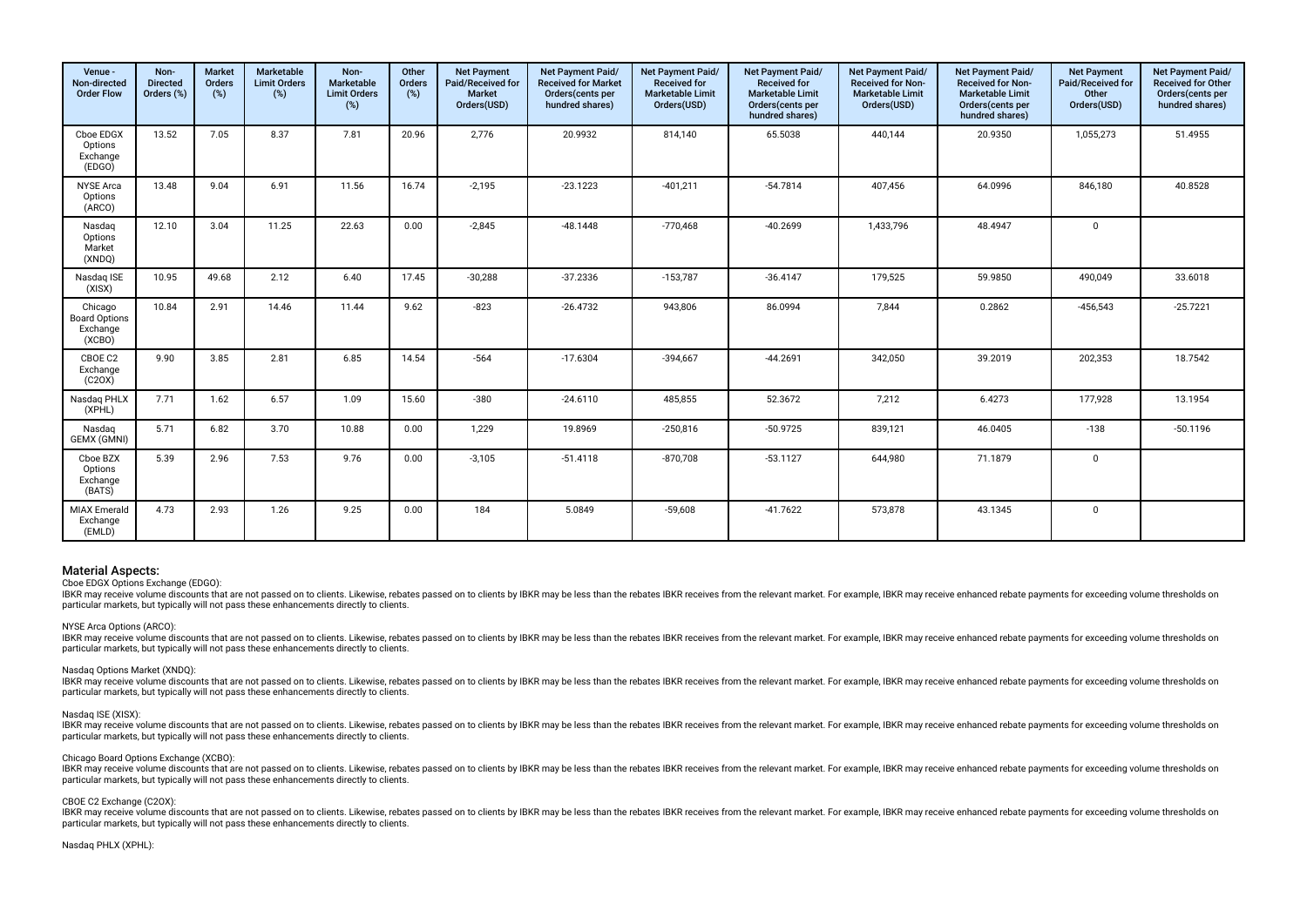IBKR may receive volume discounts that are not passed on to clients. Likewise, rebates passed on to clients by IBKR may be less than the rebates IBKR receives from the relevant market. For example, IBKR may receive enhance particular markets, but typically will not pass these enhancements directly to clients.

#### Nasdaq GEMX (GMNI):

IBKR may receive volume discounts that are not passed on to clients. Likewise, rebates passed on to clients by IBKR may be less than the rebates IBKR receives from the relevant market. For example, IBKR may receive enhance particular markets, but typically will not pass these enhancements directly to clients.

#### Cboe BZX Options Exchange (BATS):

IBKR may receive volume discounts that are not passed on to clients. Likewise, rebates passed on to clients by IBKR may be less than the rebates IBKR receives from the relevant market. For example, IBKR may receive enhance particular markets, but typically will not pass these enhancements directly to clients.

#### MIAX Emerald Exchange (EMLD):

IBKR may receive volume discounts that are not passed on to clients. Likewise, rebates passed on to clients by IBKR may be less than the rebates IBKR receives from the relevant market. For example, IBKR may receive enhance particular markets, but typically will not pass these enhancements directly to clients.

## August 2020

## S&P 500 Stocks

### Summary

| <b>Non-Directed Orders</b><br>as % of All Orders | Market Orders as % of<br><b>Non-Directed Orders</b> | <b>Marketable Limit</b><br>Orders as % of Non-<br><b>Directed Orders</b> | Non-Marketable Limit<br>Orders as % of Non-<br><b>Directed Orders</b> | Other Orders as % of<br><b>Non-Directed Orders</b> |
|--------------------------------------------------|-----------------------------------------------------|--------------------------------------------------------------------------|-----------------------------------------------------------------------|----------------------------------------------------|
| 97.04                                            | 0.31                                                | 26.99                                                                    | 69.93                                                                 | 2.78                                               |

| Venue -<br>Non-directed<br><b>Order Flow</b>   | Non-<br><b>Directed</b><br>Orders (%) | <b>Market</b><br>Orders<br>(%) | Marketable<br><b>Limit Orders</b><br>(%) | Non-<br>Marketable<br><b>Limit Orders</b><br>(%) | Other<br>Orders<br>(%) | <b>Net Payment</b><br>Paid/Received for<br><b>Market</b><br>Orders(USD) | Net Payment Paid/<br><b>Received for Market</b><br>Orders(cents per<br>hundred shares) | Net Payment Paid/<br><b>Received for</b><br><b>Marketable Limit</b><br>Orders(USD) | Net Payment Paid/<br><b>Received for</b><br><b>Marketable Limit</b><br>Orders(cents per<br>hundred shares) | <b>Net Payment Paid/</b><br><b>Received for Non-</b><br><b>Marketable Limit</b><br>Orders(USD) | Net Payment Paid/<br><b>Received for Non-</b><br><b>Marketable Limit</b><br>Orders(cents per<br>hundred shares) | <b>Net Payment</b><br>Paid/Received for<br>Other<br>Orders(USD) | Net Payment Paid/<br><b>Received for Other</b><br>Orders(cents per<br>hundred shares) |
|------------------------------------------------|---------------------------------------|--------------------------------|------------------------------------------|--------------------------------------------------|------------------------|-------------------------------------------------------------------------|----------------------------------------------------------------------------------------|------------------------------------------------------------------------------------|------------------------------------------------------------------------------------------------------------|------------------------------------------------------------------------------------------------|-----------------------------------------------------------------------------------------------------------------|-----------------------------------------------------------------|---------------------------------------------------------------------------------------|
| Nasdag Stock<br>Market<br>(XNAS)               | 36.53                                 | 2.63                           | 9.14                                     | 47.10                                            | 40.26                  | $-7$                                                                    | $-4.0233$                                                                              | $-191,148$                                                                         | $-26.7381$                                                                                                 | 422,265                                                                                        | 27.2761                                                                                                         | $-15,276$                                                       | $-8.4511$                                                                             |
| New York<br>Stock<br>Exchange<br>(XNYS)        | 22.74                                 | 0.00                           | 2.66                                     | 29.26                                            | 56.40                  | 0                                                                       |                                                                                        | $-59,472$                                                                          | $-26.6575$                                                                                                 | 190,393                                                                                        | 16.7519                                                                                                         | $-24,845$                                                       | $-10.0395$                                                                            |
| <b>NYSE Arca</b><br>(ARCX)                     | 9.81                                  | 0.00                           | 3.42                                     | 12.71                                            | 0.00                   | $\mathbf 0$                                                             |                                                                                        | $-76,626$                                                                          | $-29.0233$                                                                                                 | 22,800                                                                                         | 21.8265                                                                                                         | $\mathbf 0$                                                     |                                                                                       |
| <b>IBKR ATS</b><br>(IATS)                      | 7.49                                  | 0.00                           | 27.07                                    | 0.27                                             | 0.00                   | $\mathbf 0$                                                             |                                                                                        | $\Omega$                                                                           | 0.0000                                                                                                     | $\mathbf{0}$                                                                                   | 0.0000                                                                                                          | $\Omega$                                                        |                                                                                       |
| Citadel<br>Securities<br>(CDED)                | 4.25                                  | 27.46                          | 11.46                                    | 1.52                                             | 0.39                   | 9,998                                                                   | 43.9891                                                                                | 15,608                                                                             | 3.4631                                                                                                     | 10,491                                                                                         | 29.8626                                                                                                         | $\Omega$                                                        | 0.0000                                                                                |
| IEX (IEXG)                                     | 3.11                                  | 0.00                           | 8.28                                     | 1.25                                             | 0.26                   | $\mathbf{0}$                                                            |                                                                                        | $-3,239$                                                                           | $-4.6193$                                                                                                  | $-1,499$                                                                                       | $-4.6324$                                                                                                       | $-1$                                                            | $-8.0504$                                                                             |
| Virtu<br>Financial Inc.<br>(VIRT)              | 3.00                                  | 15.35                          | 4.28                                     | 2.57                                             | 0.21                   | 11,002                                                                  | 42.9997                                                                                | 18,833                                                                             | 6.4459                                                                                                     | 15,845                                                                                         | 30.0254                                                                                                         | $\Omega$                                                        | 0.0000                                                                                |
| <b>UBS ATS</b><br>(UBSA)                       | 2.40                                  | 0.00                           | 8.91                                     | 0.00                                             | 0.00                   | 0                                                                       |                                                                                        | $\Omega$                                                                           | 0.0000                                                                                                     | $\mathbf 0$                                                                                    |                                                                                                                 | $\Omega$                                                        |                                                                                       |
| Jane Street<br>Execution<br>Services<br>(JSES) | 1.82                                  | 54.57                          | 3.01                                     | 1.20                                             | 0.00                   | 19,115                                                                  | 43.9998                                                                                | 36,863                                                                             | 27.1352                                                                                                    | 9,055                                                                                          | 30.7287                                                                                                         | $\Omega$                                                        |                                                                                       |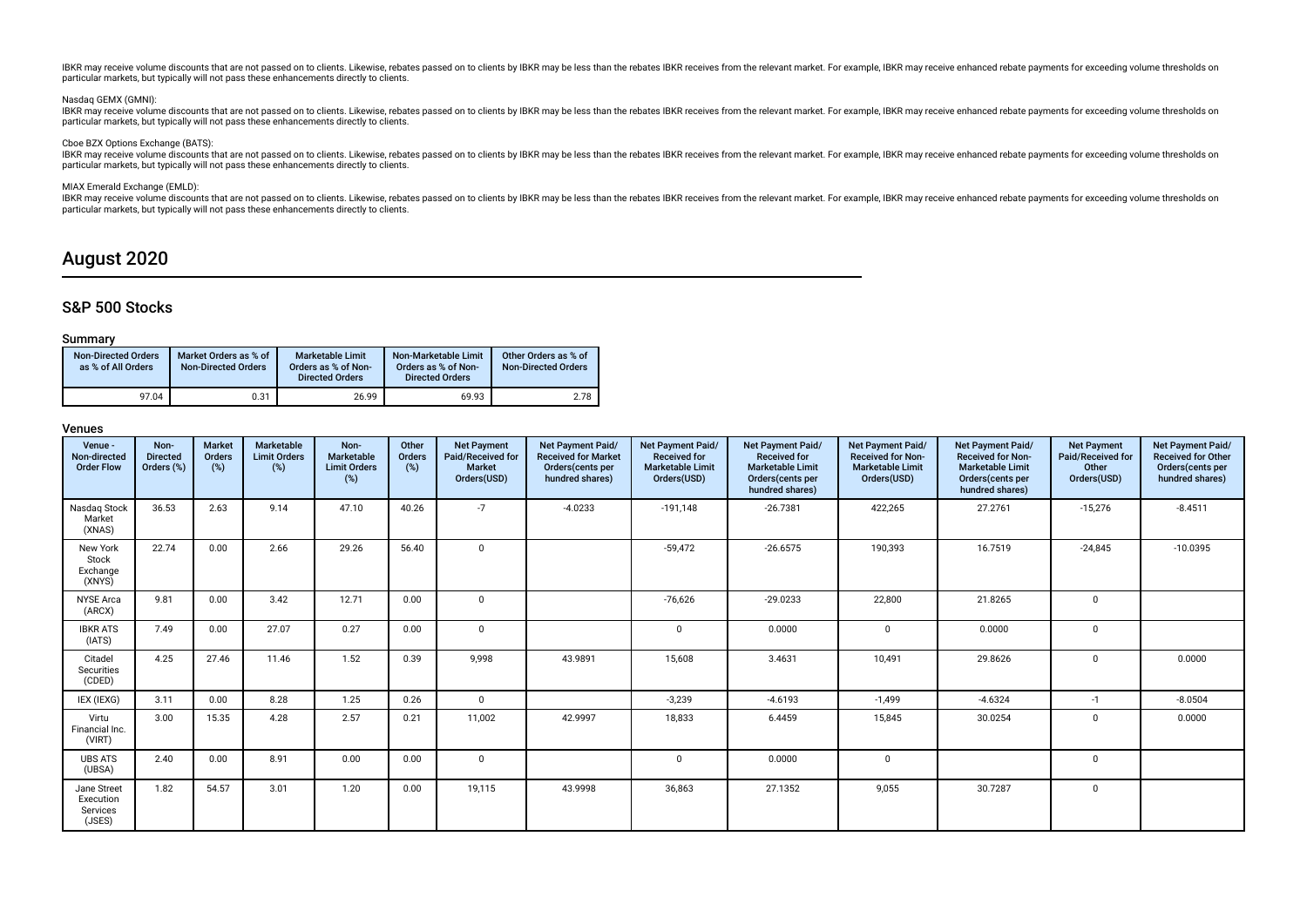#### Nasdaq Stock Market (XNAS):

IBKR may receive volume discounts that are not passed on to clients. Likewise, rebates passed on to clients by IBKR may be less than the rebates IBKR receives from the relevant market. For example, IBKR may receive enhance particular markets, but typically will not pass these enhancements directly to clients.

New York Stock Exchange (XNYS):

IBKR may receive volume discounts that are not passed on to clients. Likewise, rebates passed on to clients by IBKR may be less than the rebates IBKR receives from the relevant market. For example, IBKR may receive enhance particular markets, but typically will not pass these enhancements directly to clients.

#### NYSE Arca (ARCX):

IBKR may receive volume discounts that are not passed on to clients. Likewise, rebates passed on to clients by IBKR may be less than the rebates IBKR receives from the relevant market. For example, IBKR may receive enhance particular markets, but typically will not pass these enhancements directly to clients.

#### IBKR ATS (IATS):

IBKR operates the IBKR ATS in accordance with SEC Regulation ATS, on which it executes IBKR client orders against each other or against one or more professional liquidity providers who send orders into the IBKR ATS. Order fees, and may offer Price Improvement. Statistical information regarding the quality of executions for orders effected through the IBKR ATS (e.g., average execution speed, percentage of orders receiving Price Improvement, regulatoryreports.

#### Citadel Securities (CDED):

IBKR-LITE clients are generally charged zero commission for NMS stock and ETF orders. IBKR-LITE orders are generally routed to select over-the-counter market-makers for handling. IBKR's agreements with the Market Makers pr Market Maker for trades executed with that Market Maker.

#### Virtu Financial Inc. (VIRT):

IBKR-LITE clients are generally charged zero commission for NMS stock and ETF orders. IBKR-LITE orders are generally routed to select over-the-counter market-makers for handling. IBKR's agreements with the Market Makers pr Market Maker for trades executed with that Market Maker.

#### Jane Street Execution Services (JSES):

IBKR-LITE clients are generally charged zero commission for NMS stock and ETF orders. IBKR-LITE orders are generally routed to select over-the-counter market-makers for handling. IBKR's agreements with the Market Makers pr Market Maker for trades executed with that Market Maker.

---------

## August 2020

## Non-S&P 500 Stocks

#### Summary

| <b>Non-Directed Orders</b><br>as % of All Orders | Market Orders as % of<br><b>Non-Directed Orders</b> | <b>Marketable Limit</b><br>Orders as % of Non-<br><b>Directed Orders</b> | Non-Marketable Limit<br>Orders as % of Non-<br><b>Directed Orders</b> | Other Orders as % of<br><b>Non-Directed Orders</b> |
|--------------------------------------------------|-----------------------------------------------------|--------------------------------------------------------------------------|-----------------------------------------------------------------------|----------------------------------------------------|
| 94.47                                            | 0.25                                                | 28.21                                                                    | 66.65                                                                 | 4.88                                               |

| Venue -<br>Non-directed<br><b>Order Flow</b> | Non-<br><b>Directed</b><br>Orders (%) | <b>Market</b><br>Orders<br>(%) | <b>Marketable</b><br><b>Limit Orders</b><br>$(\%)$ | Non-<br><b>Marketable</b><br><b>Limit Orders</b><br>$(\%)$ | Other<br>Orders<br>(%) | <b>Net Payment</b><br>Paid/Received for<br>Market<br>Orders(USD) | Net Payment Paid/<br><b>Received for Market</b><br>Orders(cents per<br>hundred shares) | Net Payment Paid/<br><b>Received for</b><br><b>Marketable Limit</b><br>Orders(USD) | Net Payment Paid/<br><b>Received for</b><br><b>Marketable Limit</b><br>Orders (cents per<br>hundred shares) | Net Payment Paid/<br><b>Received for Non-</b><br><b>Marketable Limit</b><br>Orders(USD) | Net Payment Paid/<br><b>Received for Non-</b><br><b>Marketable Limit</b><br>Orders (cents per<br>hundred shares) | <b>Net Payment</b><br>Paid/Received for<br>Other<br>Orders(USD) | Net Payment Paid/<br><b>Received for Other</b><br>Orders(cents per<br>hundred shares) |
|----------------------------------------------|---------------------------------------|--------------------------------|----------------------------------------------------|------------------------------------------------------------|------------------------|------------------------------------------------------------------|----------------------------------------------------------------------------------------|------------------------------------------------------------------------------------|-------------------------------------------------------------------------------------------------------------|-----------------------------------------------------------------------------------------|------------------------------------------------------------------------------------------------------------------|-----------------------------------------------------------------|---------------------------------------------------------------------------------------|
| Nasdag<br><b>Stock Market</b><br>(XNAS)      | 35.81                                 | 1.48                           | 10.22                                              | 46.21                                                      | 43.49                  | $-66$                                                            | $-6.1309$                                                                              | $-1,195,846$                                                                       | $-26.3253$                                                                                                  | 2,399,625                                                                               | 22.3864                                                                                                          | $-50,586$                                                       | $-7.2280$                                                                             |
| <b>NYSE Arca</b><br>(ARCX)                   | 17.59                                 | 0.00                           | 5.11                                               | 22.73                                                      | 20.46                  | $\Omega$                                                         |                                                                                        | $-650,352$                                                                         | $-26.4179$                                                                                                  | 436,163                                                                                 | 21.1280                                                                                                          | $-31,909$                                                       | $-13.2254$                                                                            |
| New York<br>Stock<br>Exchange<br>(XNYS)      | 14.19                                 | 0.00                           | 2.12                                               | 18.09                                                      | 31.29                  | 0                                                                |                                                                                        | $-223,681$                                                                         | $-25.1483$                                                                                                  | 620,622                                                                                 | 14.8002                                                                                                          | $-48,179$                                                       | $-10.1623$                                                                            |
| <b>IBKR ATS</b><br>(IATS)                    | 6.23                                  | 0.00                           | 20.69                                              | 0.59                                                       | 0.00                   | 0                                                                |                                                                                        |                                                                                    | 0.0000                                                                                                      |                                                                                         | 0.0000                                                                                                           |                                                                 |                                                                                       |
| Citadel<br>Securities                        | 4.14                                  | 46.41                          | 12.26                                              | 0.83                                                       | 0.21                   | 68,482                                                           | 41.5404                                                                                | 99.444                                                                             | 5.3695                                                                                                      | 37,499                                                                                  | 23.1974                                                                                                          |                                                                 | 0.0000                                                                                |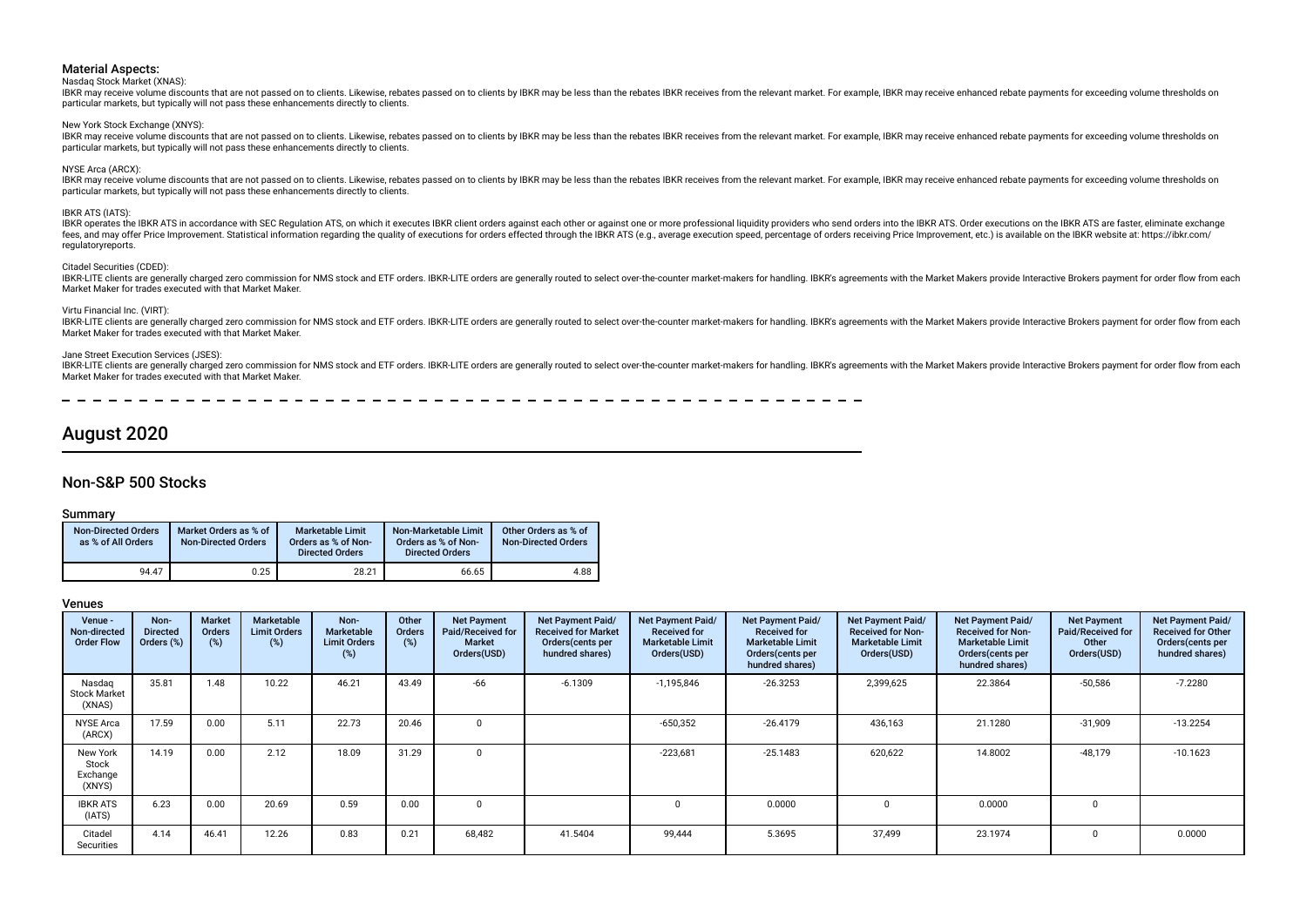| Venue -<br>Non-directed<br><b>Order Flow</b> | Non-<br><b>Directed</b><br>Orders (%) | <b>Market</b><br>Orders<br>(%) | Marketable<br><b>Limit Orders</b><br>(%) | Non-<br>Marketable<br><b>Limit Orders</b><br>(%) | Other<br>Orders<br>(%) | <b>Net Payment</b><br>Paid/Received for<br><b>Market</b><br>Orders(USD) | Net Payment Paid/<br><b>Received for Market</b><br>Orders(cents per<br>hundred shares) | <b>Net Payment Paid/</b><br><b>Received for</b><br><b>Marketable Limit</b><br>Orders(USD) | Net Payment Paid/<br><b>Received for</b><br><b>Marketable Limit</b><br>Orders(cents per<br>hundred shares) | Net Payment Paid/<br><b>Received for Non-</b><br><b>Marketable Limit</b><br>Orders(USD) | Net Payment Paid/<br><b>Received for Non-</b><br><b>Marketable Limit</b><br>Orders (cents per<br>hundred shares) | <b>Net Payment</b><br>Paid/Received for<br>Other<br>Orders(USD) | <b>Net Payment Paid/</b><br><b>Received for Other</b><br>Orders(cents per<br>hundred shares) |
|----------------------------------------------|---------------------------------------|--------------------------------|------------------------------------------|--------------------------------------------------|------------------------|-------------------------------------------------------------------------|----------------------------------------------------------------------------------------|-------------------------------------------------------------------------------------------|------------------------------------------------------------------------------------------------------------|-----------------------------------------------------------------------------------------|------------------------------------------------------------------------------------------------------------------|-----------------------------------------------------------------|----------------------------------------------------------------------------------------------|
| (CDED)                                       |                                       |                                |                                          |                                                  |                        |                                                                         |                                                                                        |                                                                                           |                                                                                                            |                                                                                         |                                                                                                                  |                                                                 |                                                                                              |
| IEX (IEXG)                                   | 3.17                                  | 0.00                           | 9.17                                     | 0.86                                             | 0.09                   | 0                                                                       |                                                                                        | $-13,259$                                                                                 | $-4.8962$                                                                                                  | $-4,324$                                                                                | $-4.1383$                                                                                                        | $-1$                                                            | $-5.8502$                                                                                    |
| <b>CBOE EDGX</b><br>Exchange<br>(EDGX)       | 3.02                                  | 0.00                           | 5.45                                     | 2.18                                             | 0.56                   | $\mathbf 0$                                                             |                                                                                        | $-714,169$                                                                                | $-24.8850$                                                                                                 | 106,319                                                                                 | 11.0573                                                                                                          | $-441$                                                          | $-14.3583$                                                                                   |
| <b>NYSE</b><br>American<br>(XASE)            | 2.92                                  | 0.00                           | 0.82                                     | 3.90                                             | 1.75                   | $\mathbf 0$                                                             |                                                                                        | $-71,284$                                                                                 | $-23.3637$                                                                                                 | 53,224                                                                                  | 22.4703                                                                                                          | $-2,699$                                                        | $-5.0000$                                                                                    |
| <b>UBS ATS</b><br>(UBSA)                     | 2.82                                  | 0.00                           | 9.98                                     | 0.00                                             | 0.00                   | $\mathbf 0$                                                             |                                                                                        |                                                                                           | 0.0000                                                                                                     |                                                                                         |                                                                                                                  | $\Omega$                                                        |                                                                                              |
| Virtu<br>Financial Inc.<br>(VIRT)            | 1.96                                  | 15.91                          | 4.18                                     | 1.11                                             | 0.09                   | 35,220                                                                  | 41.6096                                                                                | 53,256                                                                                    | 3.7155                                                                                                     | 73,857                                                                                  | 29.7822                                                                                                          |                                                                 | 0.0000                                                                                       |

#### Nasdaq Stock Market (XNAS):

IBKR may receive volume discounts that are not passed on to clients. Likewise, rebates passed on to clients by IBKR may be less than the rebates IBKR receives from the relevant market. For example, IBKR may receive enhance particular markets, but typically will not pass these enhancements directly to clients.

#### NYSE Arca (ARCX):

IBKR may receive volume discounts that are not passed on to clients. Likewise, rebates passed on to clients by IBKR may be less than the rebates IBKR receives from the relevant market. For example, IBKR may receive enhance particular markets, but typically will not pass these enhancements directly to clients.

#### New York Stock Exchange (XNYS):

IBKR may receive volume discounts that are not passed on to clients. Likewise, rebates passed on to clients by IBKR may be less than the rebates IBKR receives from the relevant market. For example, IBKR may receive enhance particular markets, but typically will not pass these enhancements directly to clients.

#### IBKR ATS (IATS):

IBKR operates the IBKR ATS in accordance with SEC Regulation ATS, on which it executes IBKR client orders against each other or against one or more professional liquidity providers who send orders into the IBKR ATS. Order fees, and may offer Price Improvement. Statistical information regarding the quality of executions for orders effected through the IBKR ATS (e.g., average execution speed, percentage of orders receiving Price Improvement, regulatoryreports.

#### Citadel Securities (CDED):

IBKR-LITE clients are generally charged zero commission for NMS stock and ETF orders. IBKR-LITE orders are generally routed to select over-the-counter market-makers for handling. IBKR's agreements with the Market Makers pr Market Maker for trades executed with that Market Maker.

### CBOE EDGX Exchange (EDGX):

IBKR may receive volume discounts that are not passed on to clients. Likewise, rebates passed on to clients by IBKR may be less than the rebates IBKR receives from the relevant market. For example, IBKR may receive enhance particular markets, but typically will not pass these enhancements directly to clients.

#### NYSE American (XASE):

IBKR may receive volume discounts that are not passed on to clients. Likewise, rebates passed on to clients by IBKR may be less than the rebates IBKR receives from the relevant market. For example, IBKR may receive enhance particular markets, but typically will not pass these enhancements directly to clients.

#### Virtu Financial Inc. (VIRT):

IBKR-LITE clients are generally charged zero commission for NMS stock and ETF orders. IBKR-LITE orders are generally routed to select over-the-counter market-makers for handling. IBKR's agreements with the Market Makers pr Market Maker for trades executed with that Market Maker.

## August 2020

**Options** 

Summary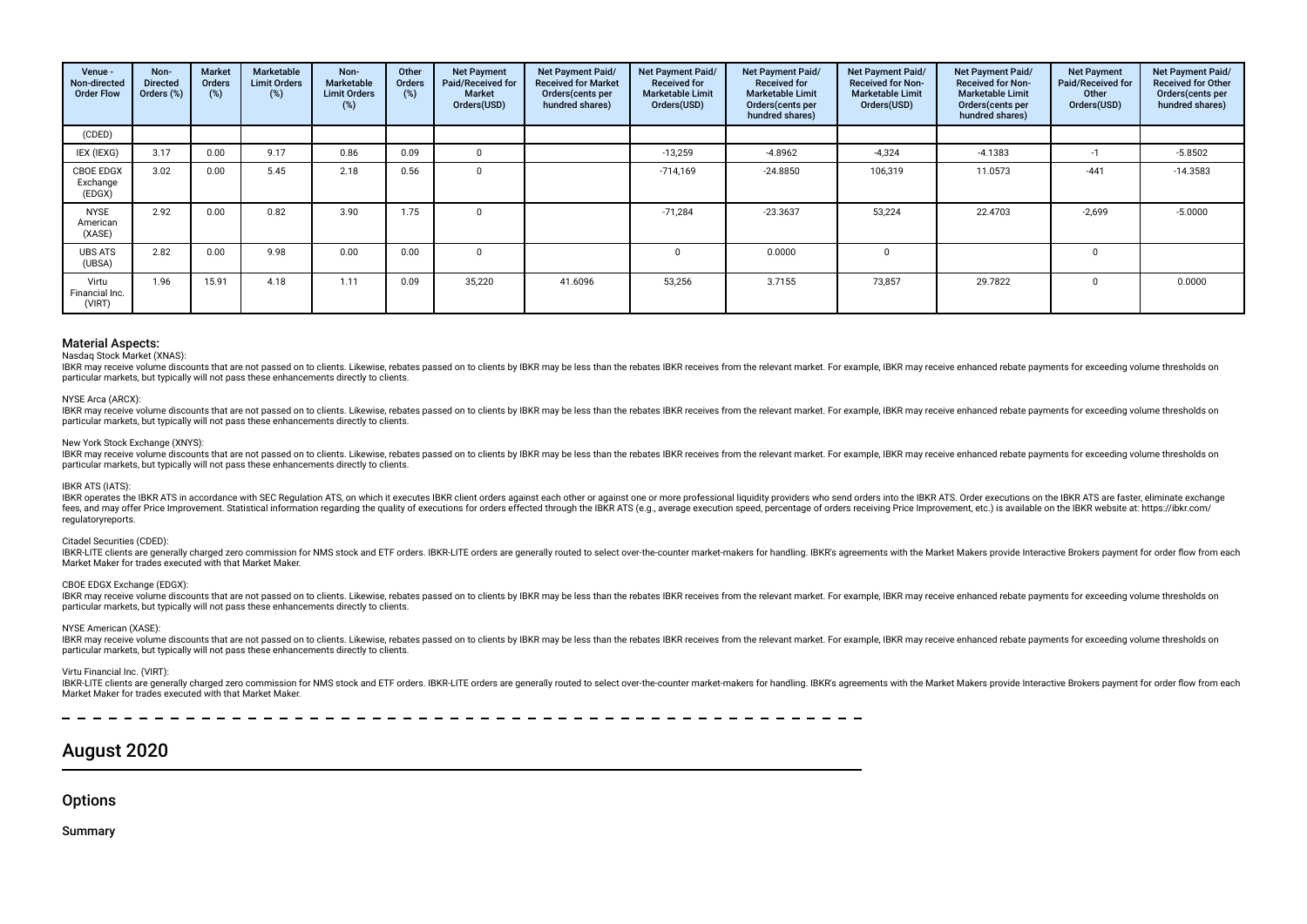| <b>Non-Directed Orders</b><br>as % of All Orders | Market Orders as % of<br><b>Non-Directed Orders</b> | Marketable Limit<br>Orders as % of Non-<br><b>Directed Orders</b> | Non-Marketable Limit<br>Orders as % of Non-<br><b>Directed Orders</b> | Other Orders as % of<br><b>Non-Directed Orders</b> |
|--------------------------------------------------|-----------------------------------------------------|-------------------------------------------------------------------|-----------------------------------------------------------------------|----------------------------------------------------|
| 99.76                                            | 0.13                                                | 7.67                                                              | 50.30                                                                 | 41.90                                              |

| ı<br>۰. |
|---------|
|---------|

| Venue -<br>Non-directed<br><b>Order Flow</b>          | Non-<br><b>Directed</b><br>Orders (%) | <b>Market</b><br>Orders<br>$(\%)$ | Marketable<br><b>Limit Orders</b><br>$(\%)$ | Non-<br>Marketable<br><b>Limit Orders</b><br>$(\%)$ | Other<br>Orders<br>(%) | <b>Net Payment</b><br>Paid/Received for<br>Market<br>Orders(USD) | Net Payment Paid/<br><b>Received for Market</b><br>Orders(cents per<br>hundred shares) | Net Payment Paid/<br><b>Received for</b><br><b>Marketable Limit</b><br>Orders(USD) | Net Payment Paid/<br><b>Received for</b><br><b>Marketable Limit</b><br>Orders(cents per<br>hundred shares) | Net Payment Paid/<br><b>Received for Non-</b><br><b>Marketable Limit</b><br>Orders(USD) | Net Payment Paid/<br><b>Received for Non-</b><br><b>Marketable Limit</b><br>Orders(cents per<br>hundred shares) | <b>Net Payment</b><br>Paid/Received for<br>Other<br>Orders(USD) | Net Payment Paid/<br><b>Received for Other</b><br>Orders(cents per<br>hundred shares) |
|-------------------------------------------------------|---------------------------------------|-----------------------------------|---------------------------------------------|-----------------------------------------------------|------------------------|------------------------------------------------------------------|----------------------------------------------------------------------------------------|------------------------------------------------------------------------------------|------------------------------------------------------------------------------------------------------------|-----------------------------------------------------------------------------------------|-----------------------------------------------------------------------------------------------------------------|-----------------------------------------------------------------|---------------------------------------------------------------------------------------|
| Cboe EDGX<br>Options<br>Exchange<br>(EDGO)            | 13.28                                 | 6.40                              | 8.34                                        | 6.82                                                | 21.97                  | 1,921                                                            | 20.9118                                                                                | 756,973                                                                            | 71.5779                                                                                                    | 357,640                                                                                 | 20.8721                                                                                                         | 1,133,879                                                       | 51.4351                                                                               |
| Nasdag<br>Options<br>Market<br>(XNDQ)                 | 12.77                                 | 3.22                              | 10.73                                       | 23.75                                               | 0.00                   | $-2,199$                                                         | $-48.9533$                                                                             | $-835,580$                                                                         | $-40.6093$                                                                                                 | 1,274,114                                                                               | 44.7181                                                                                                         | $\Omega$                                                        |                                                                                       |
| Chicago<br><b>Board Options</b><br>Exchange<br>(XCBO) | 12.29                                 | 3.25                              | 13.19                                       | 12.41                                               | 12.01                  | $-332$                                                           | $-10.8533$                                                                             | 863,950                                                                            | 92.4438                                                                                                    | 102,945                                                                                 | 3.5834                                                                                                          | $-577,191$                                                      | $-33.9788$                                                                            |
| <b>NYSE</b> Arca<br>Options<br>(ARCO)                 | 11.59                                 | 9.36                              | 6.10                                        | 11.10                                               | 13.19                  | $-1,054$                                                         | $-14.7109$                                                                             | $-406,925$                                                                         | $-55.3808$                                                                                                 | 306,831                                                                                 | 64.9601                                                                                                         | 981,528                                                         | 40.6174                                                                               |
| <b>MIAX Emerald</b><br>Exchange<br>(EMLD)             | 10.25                                 | 3.55                              | 1.47                                        | 10.91                                               | 11.07                  | 128                                                              | 4.8507                                                                                 | $-68,384$                                                                          | $-41.8516$                                                                                                 | 582,585                                                                                 | 42.9497                                                                                                         | 310,585                                                         | 29.2381                                                                               |
| CBOE C2<br>Exchange<br>(C20X)                         | 9.65                                  | 4.87                              | 3.40                                        | 5.68                                                | 15.57                  | $-750$                                                           | $-17.2175$                                                                             | $-472,255$                                                                         | $-44.2382$                                                                                                 | 275,939                                                                                 | 36.9538                                                                                                         | 187,340                                                         | 14.1978                                                                               |
| Nasdag ISE<br>(XISX)                                  | 9.01                                  | 47.26                             | 2.55                                        | 6.42                                                | 13.19                  | $-21,778$                                                        | $-34.9577$                                                                             | $-164,818$                                                                         | $-34.3223$                                                                                                 | 150,459                                                                                 | 74.6541                                                                                                         | 496,448                                                         | 34.0806                                                                               |
| Nasdag<br>GEMX (GMNI)                                 | 5.88                                  | 7.49                              | 3.61                                        | 11.13                                               | 0.00                   | 432                                                              | 11.0681                                                                                | $-273,116$                                                                         | $-50.4894$                                                                                                 | 857,754                                                                                 | 49.6369                                                                                                         | $-108$                                                          | $-49.6590$                                                                            |
| Nasdag PHLX<br>(XPHL)                                 | 5.41                                  | 1.57                              | 4.74                                        | 0.76                                                | 11.12                  | $-314$                                                           | $-17.8986$                                                                             | 421,950                                                                            | 52.6263                                                                                                    | 3,433                                                                                   | 3.7931                                                                                                          | 119,907                                                         | 9.6131                                                                                |
| Cboe BZX<br>Options<br>Exchange<br>(BATS)             | 5.25                                  | 3.19                              | 7.67                                        | 9.26                                                | 0.00                   | $-3,422$                                                         | $-52.4159$                                                                             | $-989,614$                                                                         | $-53.3055$                                                                                                 | 728,577                                                                                 | 73.9808                                                                                                         | $\mathbf 0$                                                     |                                                                                       |

Cboe EDGX Options Exchange (EDGO):

IBKR may receive volume discounts that are not passed on to clients. Likewise, rebates passed on to clients by IBKR may be less than the rebates IBKR receives from the relevant market. For example, IBKR may receive enhance particular markets, but typically will not pass these enhancements directly to clients.

#### Nasdaq Options Market (XNDQ):

IBKR may receive volume discounts that are not passed on to clients. Likewise, rebates passed on to clients by IBKR may be less than the rebates IBKR receives from the relevant market. For example, IBKR may receive enhance particular markets, but typically will not pass these enhancements directly to clients.

#### Chicago Board Options Exchange (XCBO):

Discussion and receive volume discounts that are not passed on to clients. Likewise, rebates passed on to clients by IBKR may be less than the rebates IBKR receives from the relevant market. For example, IBKR may receive e particular markets, but typically will not pass these enhancements directly to clients.

#### NYSE Arca Options (ARCO):

HER may receive volume discounts that are not passed on to clients. Likewise, rebates passed on to clients by IBKR may be less than the rebates IBKR receives from the relevant market. For example, IBKR may receive enhanced particular markets, but typically will not pass these enhancements directly to clients.

#### MIAX Emerald Exchange (EMLD):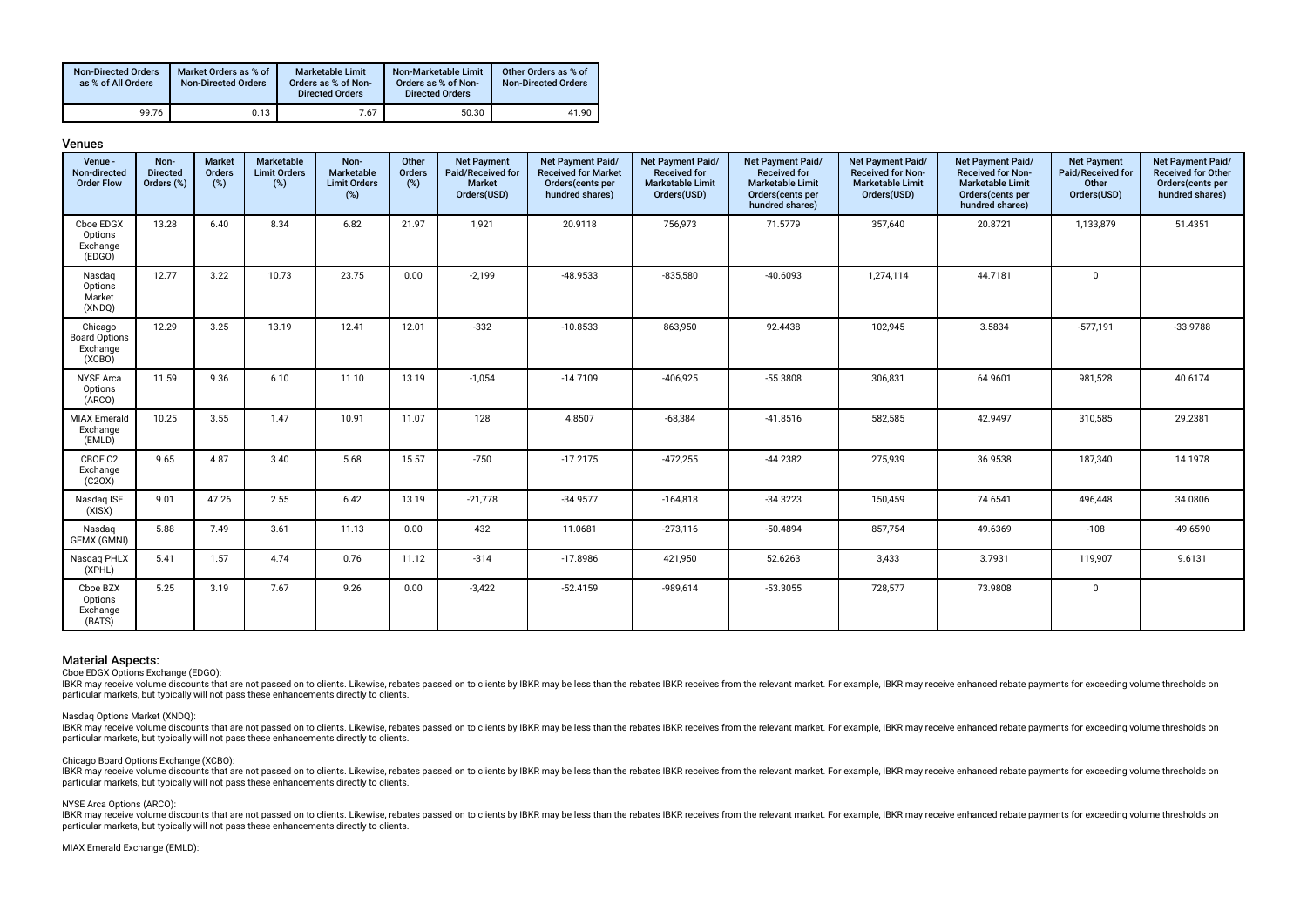IBKR may receive volume discounts that are not passed on to clients. Likewise, rebates passed on to clients by IBKR may be less than the rebates IBKR receives from the relevant market. For example, IBKR may receive enhance particular markets, but typically will not pass these enhancements directly to clients.

#### CBOE C2 Exchange (C2OX):

IBKR may receive volume discounts that are not passed on to clients. Likewise, rebates passed on to clients by IBKR may be less than the rebates IBKR receives from the relevant market. For example, IBKR may receive enhance particular markets, but typically will not pass these enhancements directly to clients.

#### Nasdaq ISE (XISX):

IBKR may receive volume discounts that are not passed on to clients. Likewise, rebates passed on to clients by IBKR may be less than the rebates IBKR receives from the relevant market. For example, IBKR may receive enhance particular markets, but typically will not pass these enhancements directly to clients.

#### Nasdaq GEMX (GMNI):

Discounts that are not passed on to clients. Likewise, rebates passed on to clients by IBKR may be less than the rebates IBKR receives from the relevant market. For example, IBKR may receive enhanced rebate payments for ex particular markets, but typically will not pass these enhancements directly to clients.

#### Nasdaq PHLX (XPHL):

IBKR may receive volume discounts that are not passed on to clients. Likewise, rebates passed on to clients by IBKR may be less than the rebates IBKR receives from the relevant market. For example, IBKR may receive enhance particular markets, but typically will not pass these enhancements directly to clients.

#### Cboe BZX Options Exchange (BATS):

IBKR may receive volume discounts that are not passed on to clients. Likewise, rebates passed on to clients by IBKR may be less than the rebates IBKR receives from the relevant market. For example, IBKR may receive enhance particular markets, but typically will not pass these enhancements directly to clients.

## September 2020

## S&P 500 Stocks

## Summary

| <b>Non-Directed Orders</b><br>as % of All Orders | Market Orders as % of<br><b>Non-Directed Orders</b> | Marketable Limit<br>Orders as % of Non-<br><b>Directed Orders</b> | Non-Marketable Limit<br>Orders as % of Non-<br><b>Directed Orders</b> | Other Orders as % of<br><b>Non-Directed Orders</b> |
|--------------------------------------------------|-----------------------------------------------------|-------------------------------------------------------------------|-----------------------------------------------------------------------|----------------------------------------------------|
| 93.12                                            | 0.30                                                | 25.64                                                             | 71.51                                                                 | 2.55                                               |

| Venue -<br>Non-directed<br><b>Order Flow</b> | Non-<br><b>Directed</b><br>Orders (%) | Market<br>Orders<br>(%) | Marketable<br><b>Limit Orders</b><br>(%) | Non-<br><b>Marketable</b><br><b>Limit Orders</b><br>$(\%)$ | Other<br><b>Orders</b><br>(%) | <b>Net Payment</b><br>Paid/Received for<br><b>Market</b><br>Orders(USD) | Net Payment Paid/<br><b>Received for Market</b><br>Orders(cents per<br>hundred shares) | Net Payment Paid/<br><b>Received for</b><br><b>Marketable Limit</b><br>Orders(USD) | Net Payment Paid/<br><b>Received for</b><br><b>Marketable Limit</b><br>Orders (cents per<br>hundred shares) | Net Payment Paid/<br><b>Received for Non-</b><br><b>Marketable Limit</b><br>Orders(USD) | Net Payment Paid/<br><b>Received for Non-</b><br><b>Marketable Limit</b><br>Orders(cents per<br>hundred shares) | <b>Net Payment</b><br>Paid/Received for<br>Other<br>Orders(USD) | Net Payment Paid/<br><b>Received for Other</b><br>Orders(cents per<br>hundred shares) |
|----------------------------------------------|---------------------------------------|-------------------------|------------------------------------------|------------------------------------------------------------|-------------------------------|-------------------------------------------------------------------------|----------------------------------------------------------------------------------------|------------------------------------------------------------------------------------|-------------------------------------------------------------------------------------------------------------|-----------------------------------------------------------------------------------------|-----------------------------------------------------------------------------------------------------------------|-----------------------------------------------------------------|---------------------------------------------------------------------------------------|
| Nasdag<br><b>Stock Market</b><br>(XNAS)      | 42.09                                 | 3.27                    | 9.67                                     | 54.15                                                      | 34.57                         | $-23$                                                                   | $-7.5106$                                                                              | $-168,122$                                                                         | $-24.5011$                                                                                                  | 469,919                                                                                 | 26.9566                                                                                                         | $-25,333$                                                       | $-8.9502$                                                                             |
| New York<br>Stock<br>Exchange<br>(XNYS)      | 21.23                                 | 0.00                    | 2.60                                     | 26.53                                                      | 62.62                         | $\Omega$                                                                |                                                                                        | $-54,643$                                                                          | $-26.4665$                                                                                                  | 183,881                                                                                 | 16.9033                                                                                                         | $-26,121$                                                       | $-10.0375$                                                                            |
| <b>NYSE Arca</b><br>(ARCX)                   | 9.78                                  | 0.00                    | 3.47                                     | 12.43                                                      | 0.00                          | $\Omega$                                                                |                                                                                        | $-75,419$                                                                          | $-27.7180$                                                                                                  | 23,782                                                                                  | 22.2408                                                                                                         | $\Omega$                                                        |                                                                                       |
| <b>IBKR ATS</b><br>(IATS)                    | 8.13                                  | 0.00                    | 31.44                                    | 0.10                                                       | 0.00                          | $\Omega$                                                                |                                                                                        | $\Omega$                                                                           | 0.0000                                                                                                      | $\Omega$                                                                                | 0.0000                                                                                                          | $\mathbf 0$                                                     |                                                                                       |
| Citadel<br>Securities<br>(CDED)              | 2.96                                  | 28.90                   | 9.19                                     | 0.71                                                       | 0.39                          | 12,197                                                                  | 42.8930                                                                                | 22,223                                                                             | 5.8018                                                                                                      | 10,622                                                                                  | 30.1534                                                                                                         | $\Omega$                                                        | 0.0000                                                                                |
| IEX (IEXD)                                   | 2.91                                  | 0.00                    | 7.88                                     | 1.23                                                       | 0.38                          | $\Omega$                                                                |                                                                                        | $-2,959$                                                                           | $-4.5472$                                                                                                   | $-1,614$                                                                                | $-4.3092$                                                                                                       | $-1$                                                            | $-7.5243$                                                                             |
| <b>UBS ATS</b><br>(UBSA)                     | 2.01                                  | 0.00                    | 7.83                                     | 0.00                                                       | 0.00                          | $\Omega$                                                                |                                                                                        | $\Omega$                                                                           | 0.0000                                                                                                      | $\Omega$                                                                                |                                                                                                                 | $\mathbf 0$                                                     |                                                                                       |
| CBOE EDGX<br>Exchange                        | 1.64                                  | 0.00                    | 4.03                                     | 0.81                                                       | 1.11                          | $\Omega$                                                                |                                                                                        | $-94,457$                                                                          | $-24.7655$                                                                                                  | 6,111                                                                                   | 21.0384                                                                                                         | $-71$                                                           | $-12.8737$                                                                            |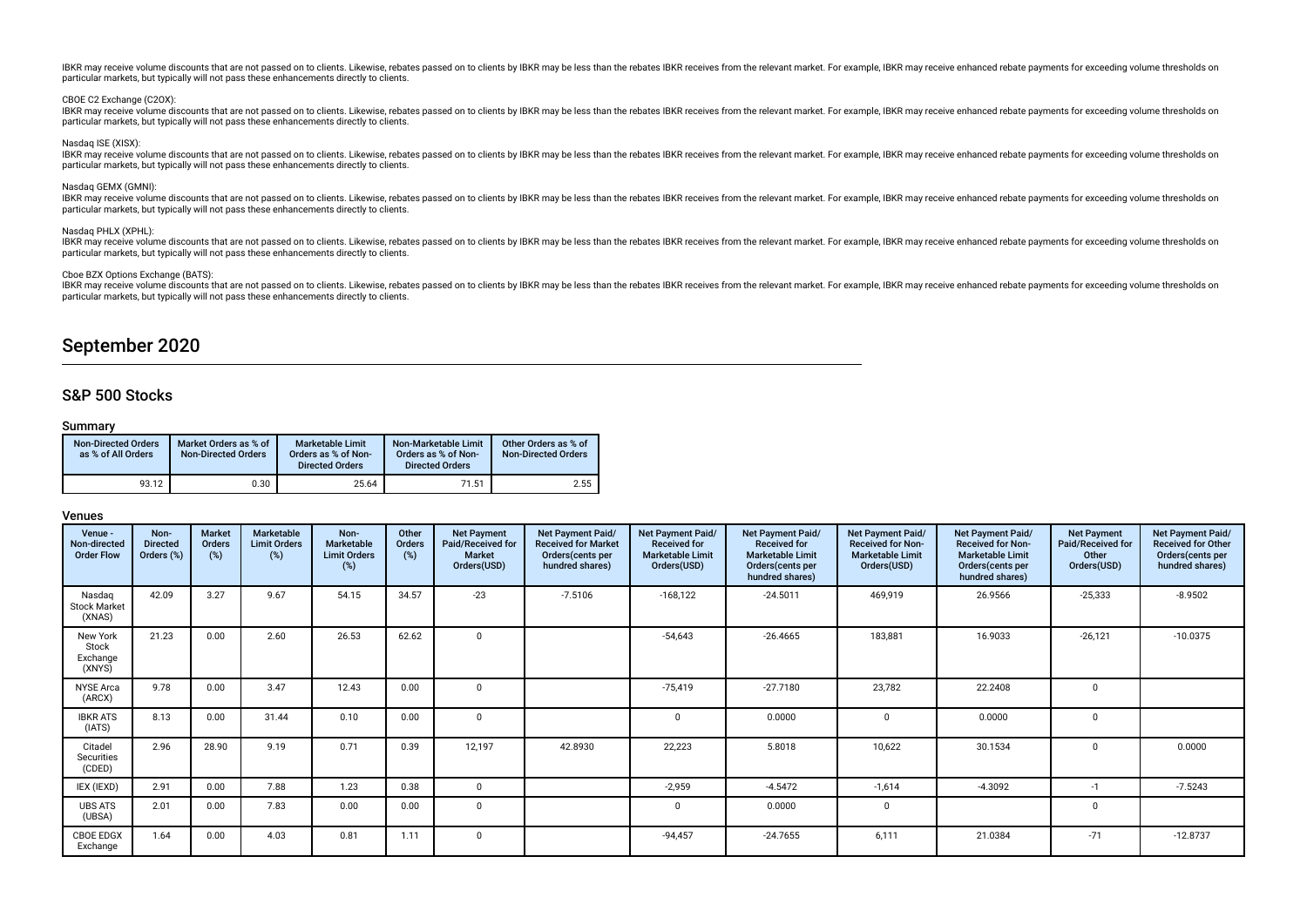| Venue -<br>Non-directed<br><b>Order Flow</b> | Non-<br><b>Directed</b><br>Orders (%) | <b>Market</b><br><b>Orders</b><br>(%) | <b>Marketable</b><br><b>Limit Orders</b><br>$(\%)$ | Non-<br><b>Marketable</b><br><b>Limit Orders</b> | Other<br><b>Orders</b><br>(%) | <b>Net Payment</b><br>Paid/Received for<br><b>Market</b><br>Orders(USD) | <b>Net Payment Paid/</b><br><b>Received for Market</b><br>Orders(cents per<br>hundred shares) | <b>Net Payment Paid/</b><br><b>Received for</b><br><b>Marketable Limit</b><br>Orders(USD) | <b>Net Payment Paid/</b><br><b>Received for</b><br><b>Marketable Limit</b><br>Orders(cents per<br>hundred shares) | <b>Net Payment Paid/</b><br><b>Received for Non-</b><br><b>Marketable Limit</b><br>Orders(USD) | Net Payment Paid/<br><b>Received for Non-</b><br><b>Marketable Limit</b><br>Orders (cents per<br>hundred shares) | <b>Net Payment</b><br>Paid/Received for<br>Other<br>Orders(USD) | <b>Net Payment Paid/</b><br><b>Received for Other</b><br>Orders(cents per<br>hundred shares) |
|----------------------------------------------|---------------------------------------|---------------------------------------|----------------------------------------------------|--------------------------------------------------|-------------------------------|-------------------------------------------------------------------------|-----------------------------------------------------------------------------------------------|-------------------------------------------------------------------------------------------|-------------------------------------------------------------------------------------------------------------------|------------------------------------------------------------------------------------------------|------------------------------------------------------------------------------------------------------------------|-----------------------------------------------------------------|----------------------------------------------------------------------------------------------|
| (EDGX)                                       |                                       |                                       |                                                    |                                                  |                               |                                                                         |                                                                                               |                                                                                           |                                                                                                                   |                                                                                                |                                                                                                                  |                                                                 |                                                                                              |

Nasdaq Stock Market (XNAS):

IBKR may receive volume discounts that are not passed on to clients. Likewise, rebates passed on to clients by IBKR may be less than the rebates IBKR receives from the relevant market. For example, IBKR may receive enhance particular markets, but typically will not pass these enhancements directly to clients.

#### New York Stock Exchange (XNYS):

IBKR may receive volume discounts that are not passed on to clients. Likewise, rebates passed on to clients by IBKR may be less than the rebates IBKR receives from the relevant market. For example, IBKR may receive enhance particular markets, but typically will not pass these enhancements directly to clients.

#### NYSE Arca (ARCX):

IBKR may receive volume discounts that are not passed on to clients. Likewise, rebates passed on to clients by IBKR may be less than the rebates IBKR receives from the relevant market. For example, IBKR may receive enhance particular markets, but typically will not pass these enhancements directly to clients.

#### IBKR ATS (IATS):

IBKR operates the IBKR ATS in accordance with SEC Regulation ATS, on which it executes IBKR client orders against each other or against one or more professional liquidity providers who send orders into the IBKR ATS. Order fees, and may offer Price Improvement. Statistical information regarding the quality of executions for orders effected through the IBKR ATS (e.g., average execution speed, percentage of orders receiving Price Improvement, regulatoryreports.

### Citadel Securities (CDED):

IBKR-LITE clients are generally charged zero commission for NMS stock and ETF orders. IBKR-LITE orders are generally routed to select over-the-counter market-makers for handling. IBKR's agreements with the Market Makers pr Market Maker for trades executed with that Market Maker.

#### CBOE EDGX Exchange (EDGX):

IBKR may receive volume discounts that are not passed on to clients. Likewise, rebates passed on to clients by IBKR may be less than the rebates IBKR receives from the relevant market. For example, IBKR may receive enhance particular markets, but typically will not pass these enhancements directly to clients.

## September 2020

## Non-S&P 500 Stocks

#### Summary

| <b>Non-Directed Orders</b><br>as % of All Orders | Market Orders as % of<br><b>Non-Directed Orders</b> | <b>Marketable Limit</b><br>Orders as % of Non-<br><b>Directed Orders</b> | Non-Marketable Limit<br>Orders as % of Non-<br><b>Directed Orders</b> | Other Orders as % of<br><b>Non-Directed Orders</b> |
|--------------------------------------------------|-----------------------------------------------------|--------------------------------------------------------------------------|-----------------------------------------------------------------------|----------------------------------------------------|
| 92.59                                            | 0.28                                                | 26.64                                                                    | 68.83                                                                 | 4.25                                               |

| Venue -<br>Non-directed<br><b>Order Flow</b> | Non-<br><b>Directed</b><br>Orders (%) | <b>Market</b><br>Orders<br>(%) | Marketable<br><b>Limit Orders</b><br>$(\%)$ | Non-<br>Marketable<br><b>Limit Orders</b><br>$(\%)$ | Other<br>Orders<br>(%) | <b>Net Payment</b><br>Paid/Received for<br><b>Market</b><br>Orders(USD) | Net Payment Paid/<br><b>Received for Market</b><br>Orders(cents per<br>hundred shares) | Net Payment Paid/<br><b>Received for</b><br><b>Marketable Limit</b><br>Orders(USD) | Net Payment Paid/<br><b>Received for</b><br><b>Marketable Limit</b><br>Orders (cents per<br>hundred shares) | Net Payment Paid/<br><b>Received for Non-</b><br><b>Marketable Limit</b><br>Orders(USD) | Net Payment Paid/<br><b>Received for Non-</b><br><b>Marketable Limit</b><br>Orders (cents per<br>hundred shares) | <b>Net Payment</b><br>Paid/Received for<br>Other<br>Orders(USD) | Net Payment Paid/<br><b>Received for Other</b><br>Orders (cents per<br>hundred shares) |
|----------------------------------------------|---------------------------------------|--------------------------------|---------------------------------------------|-----------------------------------------------------|------------------------|-------------------------------------------------------------------------|----------------------------------------------------------------------------------------|------------------------------------------------------------------------------------|-------------------------------------------------------------------------------------------------------------|-----------------------------------------------------------------------------------------|------------------------------------------------------------------------------------------------------------------|-----------------------------------------------------------------|----------------------------------------------------------------------------------------|
| Nasdag<br><b>Stock Market</b><br>(XNAS)      | 38.88                                 | 2.78                           | 10.63                                       | 49.68                                               | 43.46                  | $-186$                                                                  | $-7.5008$                                                                              | $-1,117,161$                                                                       | $-26.0882$                                                                                                  | 2,306,232                                                                               | 22.5370                                                                                                          | $-44,411$                                                       | $-7.3875$                                                                              |
| <b>NYSE Arca</b><br>(ARCX)                   | 19.33                                 | 0.00                           | 5.34                                        | 24.78                                               | 20.19                  | $\Omega$                                                                |                                                                                        | $-614,234$                                                                         | $-26.2288$                                                                                                  | 518,767                                                                                 | 19.6557                                                                                                          | $-31,764$                                                       | $-13.2371$                                                                             |
| New York<br>Stock<br>Exchange<br>(XNYS)      | 13.10                                 | 0.00                           | 2.12                                        | 16.24                                               | 31.89                  | $\mathbf 0$                                                             |                                                                                        | $-236,380$                                                                         | $-25.6119$                                                                                                  | 595,739                                                                                 | 14.6092                                                                                                          | $-42.772$                                                       | $-10.3516$                                                                             |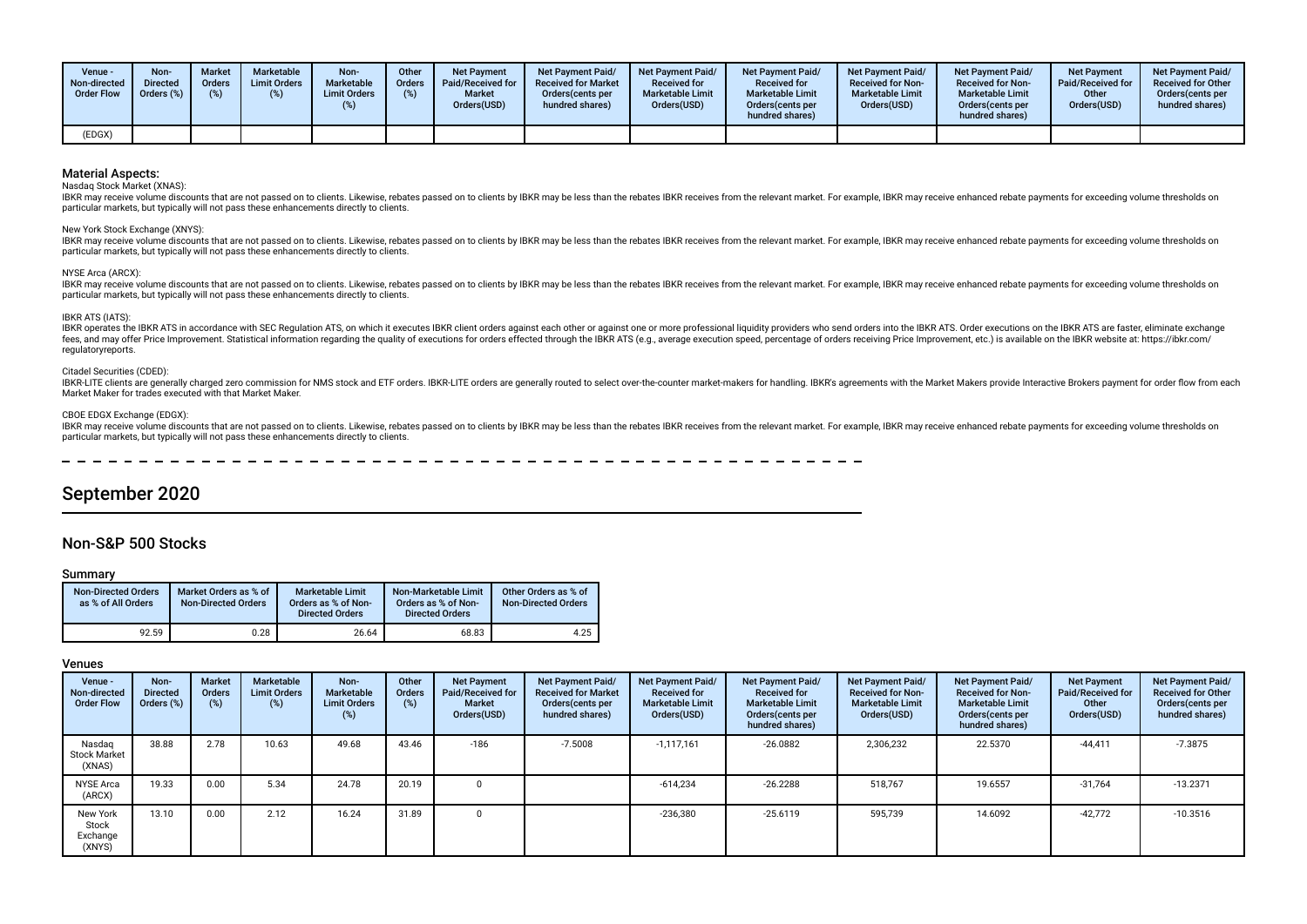| Venue -<br>Non-directed<br><b>Order Flow</b> | Non-<br><b>Directed</b><br>Orders (%) | <b>Market</b><br>Orders<br>(%) | Marketable<br><b>Limit Orders</b><br>$(\%)$ | Non-<br>Marketable<br><b>Limit Orders</b><br>(%) | Other<br>Orders<br>(%) | <b>Net Payment</b><br>Paid/Received for<br><b>Market</b><br>Orders(USD) | Net Payment Paid/<br><b>Received for Market</b><br>Orders (cents per<br>hundred shares) | Net Payment Paid/<br><b>Received for</b><br><b>Marketable Limit</b><br>Orders(USD) | Net Payment Paid/<br><b>Received for</b><br><b>Marketable Limit</b><br>Orders(cents per<br>hundred shares) | Net Payment Paid/<br><b>Received for Non-</b><br><b>Marketable Limit</b><br>Orders(USD) | Net Payment Paid/<br><b>Received for Non-</b><br><b>Marketable Limit</b><br>Orders (cents per<br>hundred shares) | <b>Net Payment</b><br>Paid/Received for<br>Other<br>Orders(USD) | Net Payment Paid/<br><b>Received for Other</b><br>Orders(cents per<br>hundred shares) |
|----------------------------------------------|---------------------------------------|--------------------------------|---------------------------------------------|--------------------------------------------------|------------------------|-------------------------------------------------------------------------|-----------------------------------------------------------------------------------------|------------------------------------------------------------------------------------|------------------------------------------------------------------------------------------------------------|-----------------------------------------------------------------------------------------|------------------------------------------------------------------------------------------------------------------|-----------------------------------------------------------------|---------------------------------------------------------------------------------------|
| <b>IBKR ATS</b><br>(IATS)                    | 6.17                                  | 0.00                           | 22.12                                       | 0.40                                             | 0.00                   | $\Omega$                                                                |                                                                                         |                                                                                    | 0.0000                                                                                                     |                                                                                         | 0.0000                                                                                                           |                                                                 |                                                                                       |
| Citadel<br>Securities<br>(CDED)              | 3.35                                  | 32.41                          | 10.52                                       | 0.65                                             | 0.21                   | 60,276                                                                  | 41.0645                                                                                 | 93,857                                                                             | 6.0723                                                                                                     | 41,485                                                                                  | 23.5457                                                                                                          |                                                                 | 0.0000                                                                                |
| IEX (IEXD)                                   | 3.03                                  | 0.00                           | 9.24                                        | 0.82                                             | 0.03                   | 0                                                                       |                                                                                         | $-12,840$                                                                          | $-4.8888$                                                                                                  | $-3,564$                                                                                | $-4.5407$                                                                                                        | -4                                                              | $-7.8818$                                                                             |
| <b>UBS ATS</b><br>(UBSA)                     | 2.50                                  | 0.00                           | 9.40                                        | 0.00                                             | 0.00                   | $\Omega$                                                                |                                                                                         |                                                                                    | 0.0000                                                                                                     |                                                                                         |                                                                                                                  | $\Omega$                                                        |                                                                                       |
| <b>CBOE EDGX</b><br>Exchange<br>(EDGX)       | 2.34                                  | 0.00                           | 5.49                                        | 1.24                                             | 0.55                   | $\Omega$                                                                |                                                                                         | $-623,298$                                                                         | $-24.6445$                                                                                                 | 66,481                                                                                  | 15.2291                                                                                                          | $-352$                                                          | $-14.5477$                                                                            |
| CBOE BZX<br>Exchange<br>(BATS)               | 1.67                                  | 0.00                           | 2.03                                        | 1.53                                             | 1.79                   | $\Omega$                                                                |                                                                                         | $-189,719$                                                                         | $-25.6485$                                                                                                 | 13,222                                                                                  | 9.6320                                                                                                           | $-2,070$                                                        | -7.4686                                                                               |

#### Nasdaq Stock Market (XNAS):

IBKR may receive volume discounts that are not passed on to clients. Likewise, rebates passed on to clients by IBKR may be less than the rebates IBKR receives from the relevant market. For example, IBKR may receive enhance particular markets, but typically will not pass these enhancements directly to clients.

#### NYSE Arca (ARCX):

IBKR may receive volume discounts that are not passed on to clients. Likewise, rebates passed on to clients by IBKR may be less than the rebates IBKR receives from the relevant market. For example, IBKR may receive enhance particular markets, but typically will not pass these enhancements directly to clients.

#### New York Stock Exchange (XNYS):

IBKR may receive volume discounts that are not passed on to clients. Likewise, rebates passed on to clients by IBKR may be less than the rebates IBKR receives from the relevant market. For example, IBKR may receive enhance particular markets, but typically will not pass these enhancements directly to clients.

#### IBKR ATS (IATS):

IBKR operates the IBKR ATS in accordance with SEC Regulation ATS, on which it executes IBKR client orders against each other or against one or more professional liquidity providers who send orders into the IBKR ATS. Order fees, and may offer Price Improvement. Statistical information regarding the quality of executions for orders effected through the IBKR ATS (e.g., average execution speed, percentage of orders receiving Price Improvement, regulatoryreports.

### Citadel Securities (CDED):

IBKR-LITE clients are generally charged zero commission for NMS stock and ETF orders. IBKR-LITE orders are generally routed to select over-the-counter market-makers for handling. IBKR's agreements with the Market Makers pr Market Maker for trades executed with that Market Maker.

## CBOE EDGX Exchange (EDGX):

IBKR may receive volume discounts that are not passed on to clients. Likewise, rebates passed on to clients by IBKR may be less than the rebates IBKR receives from the relevant market. For example, IBKR may receive enhance particular markets, but typically will not pass these enhancements directly to clients.

#### CBOE BZX Exchange (BATS):

IBKR may receive volume discounts that are not passed on to clients. Likewise, rebates passed on to clients by IBKR may be less than the rebates IBKR receives from the relevant market. For example, IBKR may receive enhance particular markets, but typically will not pass these enhancements directly to clients.

## September 2020

## **Options**

#### Summary

| <b>Non-Directed Orders</b><br>as % of All Orders | Market Orders as % of<br><b>Non-Directed Orders</b> | <b>Marketable Limit</b><br>Orders as % of Non-<br><b>Directed Orders</b> | Non-Marketable Limit<br>Orders as % of Non-<br><b>Directed Orders</b> | Other Orders as % of<br><b>Non-Directed Orders</b> |
|--------------------------------------------------|-----------------------------------------------------|--------------------------------------------------------------------------|-----------------------------------------------------------------------|----------------------------------------------------|
|                                                  |                                                     |                                                                          |                                                                       |                                                    |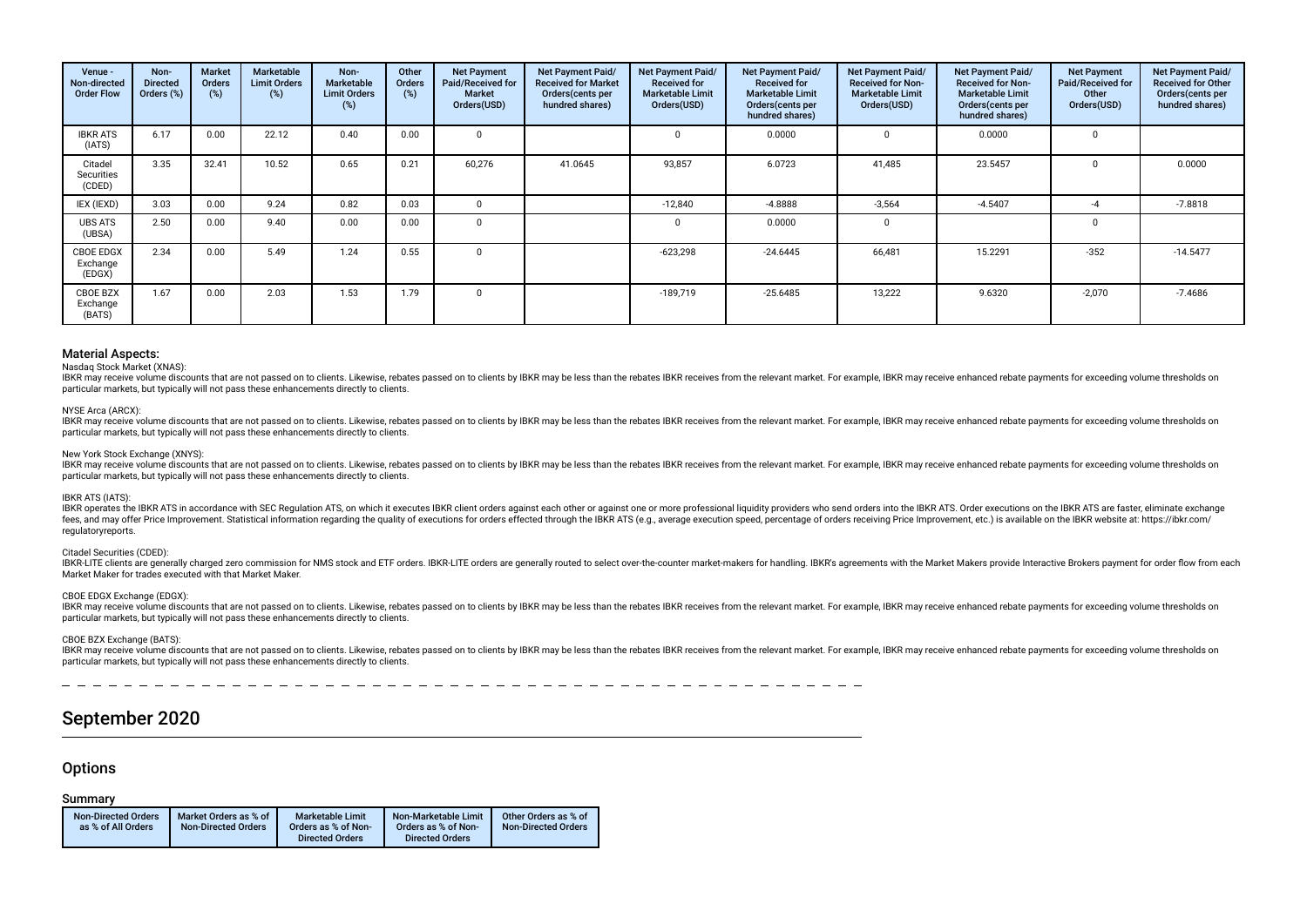| <b>Non-Directed Orders</b><br>as % of All Orders | Market Orders as % of<br><b>Non-Directed Orders</b> | <b>Marketable Limit</b><br>Orders as % of Non-<br><b>Directed Orders</b> | Non-Marketable Limit<br>Orders as % of Non-<br><b>Directed Orders</b> | Other Orders as % of<br><b>Non-Directed Orders</b> |
|--------------------------------------------------|-----------------------------------------------------|--------------------------------------------------------------------------|-----------------------------------------------------------------------|----------------------------------------------------|
| 99.78                                            | 0.17                                                | 8.35                                                                     | 53.31                                                                 | 38.18                                              |

| Ш<br>٦ |  |
|--------|--|
|--------|--|

| Venue -<br>Non-directed<br><b>Order Flow</b>          | Non-<br><b>Directed</b><br>Orders (%) | <b>Market</b><br>Orders<br>$(\%)$ | Marketable<br><b>Limit Orders</b><br>(%) | Non-<br>Marketable<br><b>Limit Orders</b><br>(%) | Other<br>Orders<br>(%) | <b>Net Payment</b><br>Paid/Received for<br><b>Market</b><br>Orders(USD) | Net Payment Paid/<br><b>Received for Market</b><br>Orders(cents per<br>hundred shares) | Net Payment Paid/<br><b>Received for</b><br><b>Marketable Limit</b><br>Orders(USD) | Net Payment Paid/<br><b>Received for</b><br><b>Marketable Limit</b><br>Orders (cents per<br>hundred shares) | Net Payment Paid/<br><b>Received for Non-</b><br><b>Marketable Limit</b><br>Orders(USD) | <b>Net Payment Paid/</b><br><b>Received for Non-</b><br><b>Marketable Limit</b><br>Orders(cents per<br>hundred shares) | <b>Net Payment</b><br>Paid/Received for<br>Other<br>Orders(USD) | Net Payment Paid/<br><b>Received for Other</b><br>Orders(cents per<br>hundred shares) |
|-------------------------------------------------------|---------------------------------------|-----------------------------------|------------------------------------------|--------------------------------------------------|------------------------|-------------------------------------------------------------------------|----------------------------------------------------------------------------------------|------------------------------------------------------------------------------------|-------------------------------------------------------------------------------------------------------------|-----------------------------------------------------------------------------------------|------------------------------------------------------------------------------------------------------------------------|-----------------------------------------------------------------|---------------------------------------------------------------------------------------|
| <b>MIAX Emerald</b><br>Exchange<br>(EMLD)             | 13.80                                 | 6.87                              | 7.84                                     | 14.25                                            | 14.51                  | 1,749                                                                   | 26.9796                                                                                | $-65,272$                                                                          | $-36.7830$                                                                                                  | 964,629                                                                                 | 44.4101                                                                                                                | 420,809                                                         | 30.4869                                                                               |
| Cboe EDGX<br>Options<br>Exchange<br>(EDGO)            | 13.46                                 | 6.35                              | 7.70                                     | 7.62                                             | 22.91                  | 2,415                                                                   | 20.9363                                                                                | 875,798                                                                            | 95.8103                                                                                                     | 505,253                                                                                 | 20.9285                                                                                                                | 1,199,309                                                       | 52.0719                                                                               |
| Nasdaq<br>Options<br>Market<br>(XNDQ)                 | 12.75                                 | 3.75                              | 10.71                                    | 22.22                                            | 0.00                   | $-2,935$                                                                | $-48.4850$                                                                             | $-731,069$                                                                         | $-40.6683$                                                                                                  | 1,264,390                                                                               | 44.8528                                                                                                                | $\mathbf 0$                                                     |                                                                                       |
| <b>NYSE Arca</b><br>Options<br>(ARCO)                 | 11.98                                 | 8.13                              | 5.23                                     | 11.59                                            | 14.02                  | $-2,211$                                                                | $-24.4500$                                                                             | $-372,102$                                                                         | $-55.0351$                                                                                                  | 405,114                                                                                 | 66.3385                                                                                                                | 1,054,019                                                       | 40.2243                                                                               |
| Chicago<br><b>Board Options</b><br>Exchange<br>(XCBO) | 10.09                                 | 2.82                              | 10.99                                    | 11.31                                            | 8.22                   | $-255$                                                                  | $-11.8774$                                                                             | 859,125                                                                            | 104.9797                                                                                                    | 42,126                                                                                  | 1.4264                                                                                                                 | $-753,245$                                                      | $-37.3222$                                                                            |
| CBOE C2<br>Exchange<br>(C20X)                         | 9.29                                  | 7.63                              | 3.80                                     | 7.64                                             | 12.79                  | $-2,425$                                                                | $-26.7489$                                                                             | $-447,239$                                                                         | $-43.1352$                                                                                                  | 500,993                                                                                 | 38.8189                                                                                                                | 165,499                                                         | 13.5779                                                                               |
| Nasdaq ISE<br>(XISX)                                  | 8.58                                  | 46.97                             | 2.59                                     | 5.83                                             | 13.55                  | $-25,306$                                                               | $-34.9425$                                                                             | $-76,679$                                                                          | $-27.1133$                                                                                                  | 146,479                                                                                 | 82.2920                                                                                                                | 488,647                                                         | 35.2522                                                                               |
| Nasdaq PHLX<br>(XPHL)                                 | 5.36                                  | 1.43                              | 3.37                                     | 0.79                                             | 12.19                  | $-169$                                                                  | $-12.6502$                                                                             | 454,840                                                                            | 77.3918                                                                                                     | $-2,928$                                                                                | $-2.4430$                                                                                                              | $-7,311$                                                        | $-0.5547$                                                                             |
| Cboe BZX<br>Options<br>Exchange<br>(BATS)             | 5.20                                  | 2.31                              | 5.91                                     | 8.81                                             | 0.00                   | $-2,597$                                                                | $-52.5904$                                                                             | $-841,221$                                                                         | $-53.3555$                                                                                                  | 684,378                                                                                 | 75.5070                                                                                                                | $\mathbf 0$                                                     |                                                                                       |
| Nasdaq<br>GEMX (GMNI)                                 | 5.05                                  | 5.10                              | 2.83                                     | 9.02                                             | 0.00                   | 973                                                                     | 19.1276                                                                                | $-218,053$                                                                         | $-52.1704$                                                                                                  | 776,891                                                                                 | 46.4940                                                                                                                | $-215$                                                          | $-50.0605$                                                                            |

MIAX Emerald Exchange (EMLD):

IBKR may receive volume discounts that are not passed on to clients. Likewise, rebates passed on to clients by IBKR may be less than the rebates IBKR receives from the relevant market. For example, IBKR may receive enhance particular markets, but typically will not pass these enhancements directly to clients.

#### Cboe EDGX Options Exchange (EDGO):

IBKR may receive volume discounts that are not passed on to clients. Likewise, rebates passed on to clients by IBKR may be less than the rebates IBKR receives from the relevant market. For example, IBKR may receive enhance particular markets, but typically will not pass these enhancements directly to clients.

#### Nasdaq Options Market (XNDQ):

IBKR may receive volume discounts that are not passed on to clients. Likewise, rebates passed on to clients by IBKR may be less than the rebates IBKR receives from the relevant market. For example, IBKR may receive enhance particular markets, but typically will not pass these enhancements directly to clients.

#### NYSE Arca Options (ARCO):

HER may receive volume discounts that are not passed on to clients. Likewise, rebates passed on to clients by IBKR may be less than the rebates IBKR receives from the relevant market. For example, IBKR may receive enhanced particular markets, but typically will not pass these enhancements directly to clients.

Chicago Board Options Exchange (XCBO):